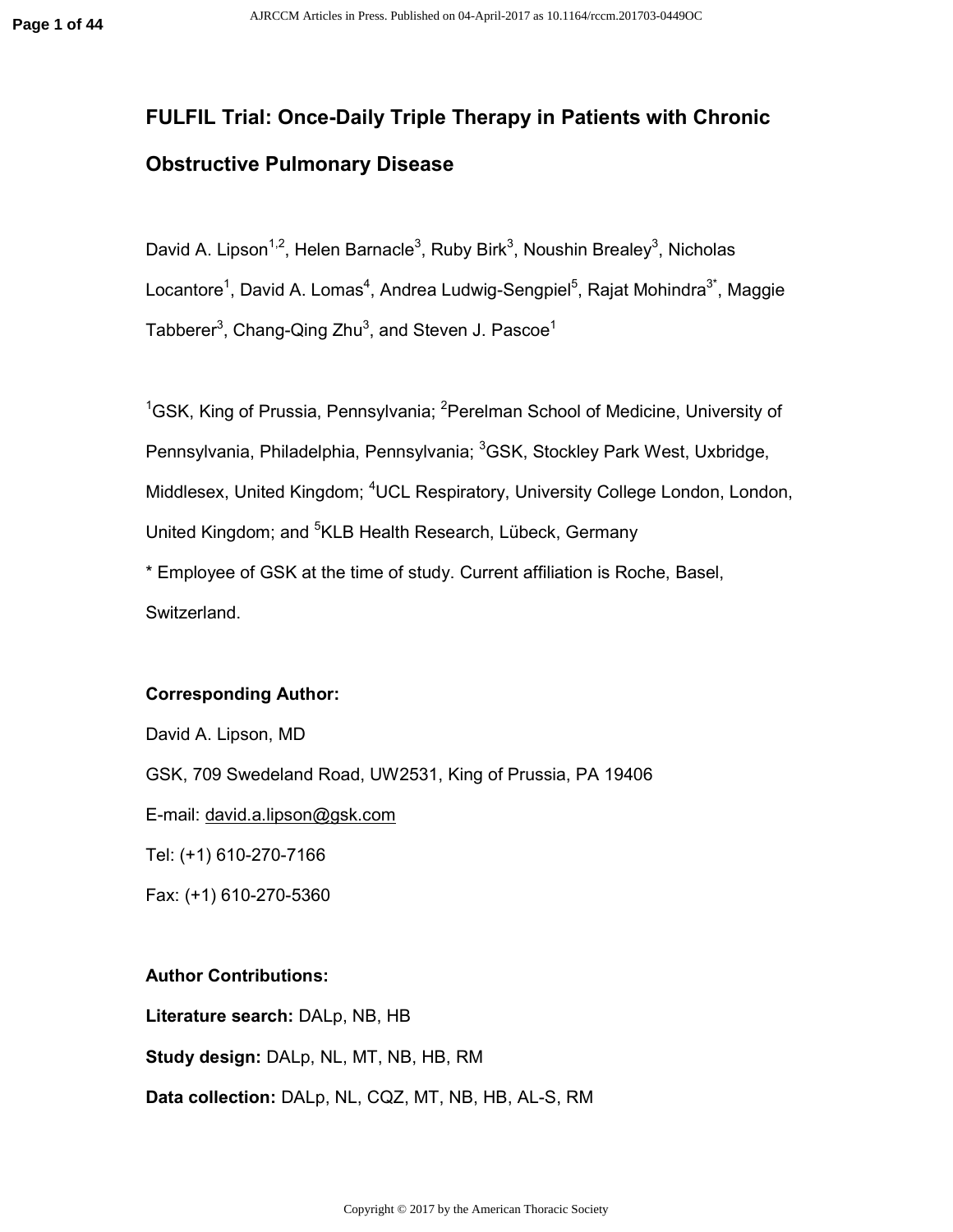**Data analysis:** DALp, NL, DALm; CQZ, NB, RM

**Data interpretation:** all authors

**Writing/reviewing of the manuscript:** all authors

**Final approval of the manuscript:** all authors

**Funding:** This study was funded by GSK (ClinicalTrials.gov number NCT02345161;

GSK study CTT116853)

**Running Title:** Closed triple therapy for COPD: FULFIL results

**Subject Category:** 9.14 COPD: Pharmacological Treatment

**Total Word Count:** 3196

#### **At a Glance Commentary:**

Although inhaled triple pharmacologic therapy is recommended for patients with advanced chronic obstructive pulmonary disease and is often used clinically as stepup treatment, few randomized controlled trials have assessed the benefit of triple therapy compared with dual inhaled corticosteroid/long-acting  $\beta_2$ -agonist therapy. Results from the FULFIL study demonstrated the clinical benefit of once-daily fluticasone furoate/umeclidinium/vilanterol (FF/UMEC/VI) combination therapy using a single inhaler compared with twice-daily budesonide/formoterol (BUD/FOR) combination therapy. Once-daily FF/UMEC/VI improved lung function and healthrelated quality of life, as well as reducing exacerbation frequency, compared with twice-daily BUD/FOR.

**Online Data Supplement:** This article has an online data supplement, which is accessible from this issue's table of content online at www.atsjournals.org.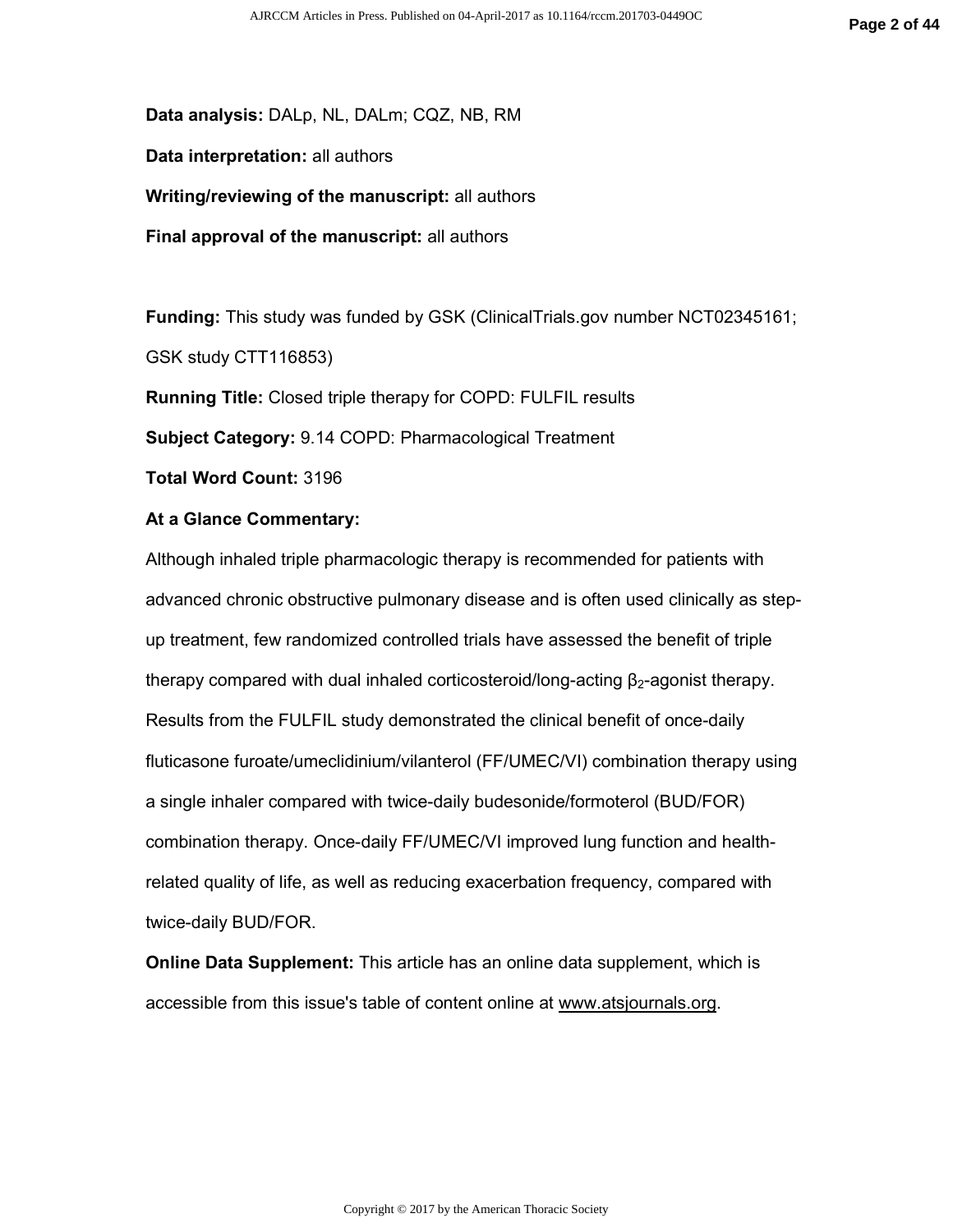### **Abstract**

**Rationale:** Randomized data comparing triple therapy with dual inhaled corticosteroid (ICS)/long-acting  $\beta_2$ -agonist (LABA) therapy in patients with chronic obstructive pulmonary disease (COPD) are limited.

**Objectives:** We compared the effects of once-daily triple therapy on lung function and health-related quality of life with twice-daily ICS/LABA therapy.

**Methods:** FULFIL was a randomized, double-blind, double-dummy study comparing 24 weeks of once-daily triple therapy (fluticasone furoate/umeclidinium/vilanterol 100  $\mu$ g/62.5  $\mu$ g/25  $\mu$ g; ELLIPTA® inhaler) with twice-daily ICS/LABA therapy (budesonide/formoterol 400  $\mu$ g/12  $\mu$ g; Turbuhaler®). A patient subgroup remained on blinded treatment for up to 52 weeks. Co-primary endpoints were change from baseline in trough forced expiratory volume in 1 second ( $FEV<sub>1</sub>$ ) and in St George's Respiratory Questionnaire (SGRQ) Total score, at Week 24.

**Measurements and Main Results:** In the intent-to-treat population (N = 1,810) at Week 24 for triple therapy ( $n = 911$ ) and ICS/LABA therapy ( $n = 899$ ): mean change from baseline in  $FEV<sub>1</sub>$  was 142 mL (95% confidence interval [CI], 126,158) and -29 mL (95% CI, -46,-13), respectively; mean change from baseline SGRQ was -6.6 units (95% CI, -7.4,-5.7) and -4.3 units (95% CI, -5.2,-3.4), respectively. For both endpoints, the between-group differences were statistically significant (*P* < 0.001). There was a statistically significant reduction in moderate/severe exacerbation rate with triple versus ICS/LABA therapy (35% reduction, 95% CI, 14,51; *P* = 0.002). The safety profile of triple therapy reflected the known profiles of the components. **Conclusions:** These results support the benefits of single inhaler triple therapy compared with ICS/LABA therapy, in patients with advanced COPD.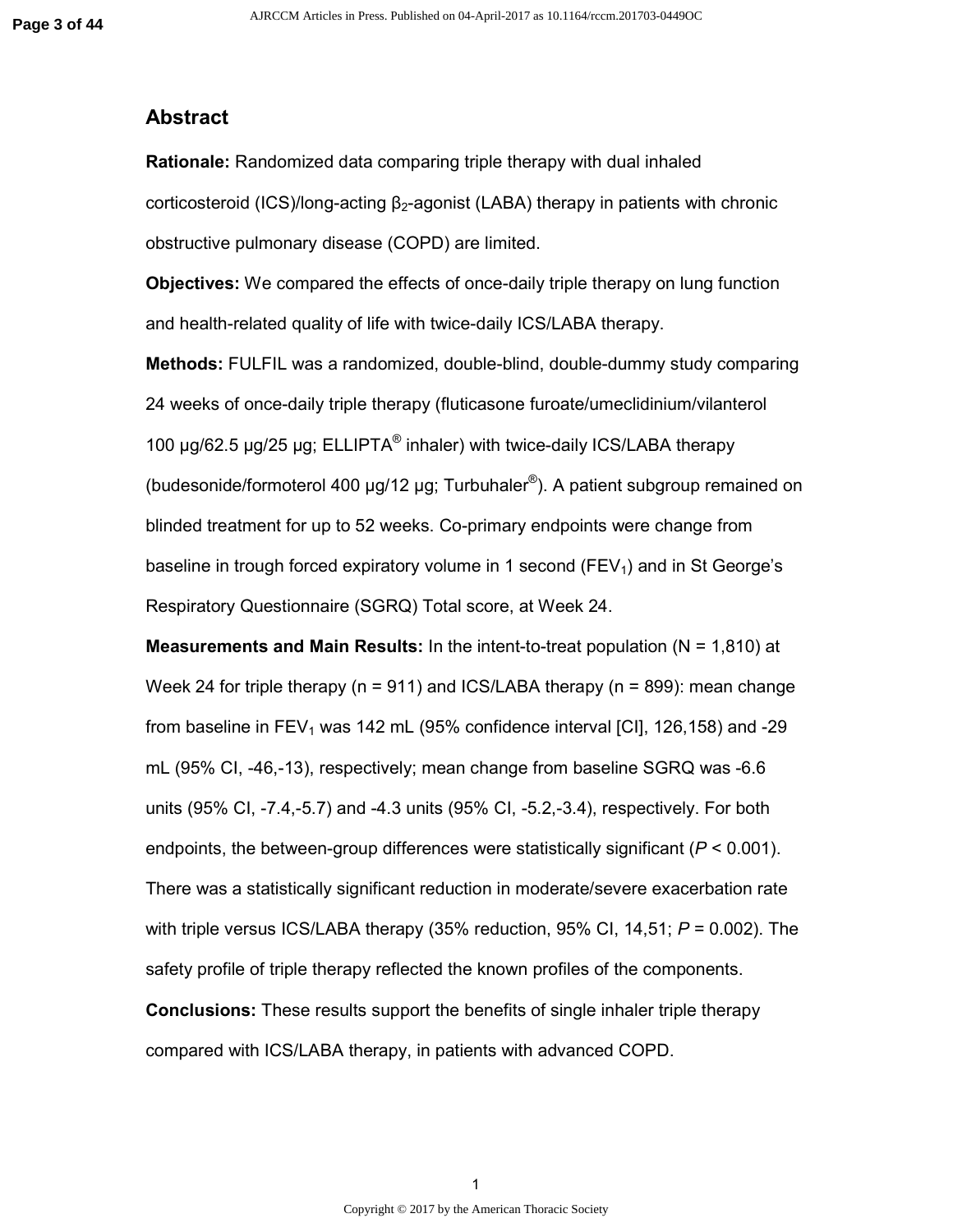## **Abstract word count:** 246

**Keywords:** COPD; single inhaler triple therapy; lung function; health-related quality

of life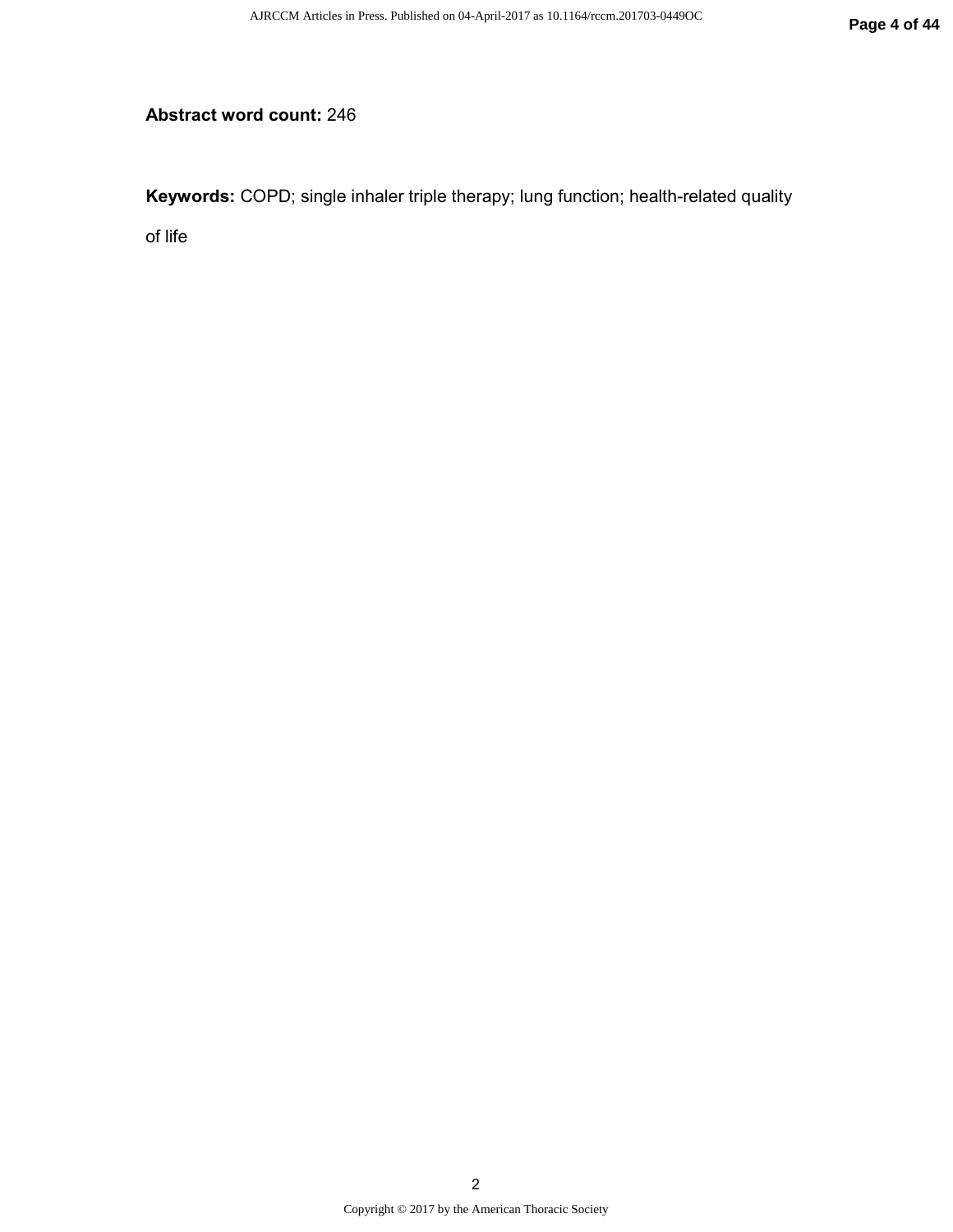#### **Introduction**

The use of inhaled triple pharmacologic therapy by patients with chronic obstructive pulmonary disease (COPD) is common; a UK study found that after 2 years, 46% of patients initially prescribed a long-acting bronchodilator and 39% of those prescribed an inhaled corticosteroid (ICS)/long-acting β2-agonist (LABA) or ICS plus long-acting muscarinic antagonist (LAMA) progressed to triple therapy (1). In a US study, 25.5% of patients with COPD, who had received at least one LAMA, LABA, ICS, or phosphodiesterase-4 inhibitor, received triple therapy within 2 years of being diagnosed (2). The Global Initiative for Chronic Obstructive Lung Disease strategy document recommends inhaled triple pharmacologic therapy (ICS/LAMA/LABA) for patients with advanced COPD with persistent symptoms and risk of exacerbations (3).

Despite the current widespread use of triple therapy, there are few randomized controlled trials demonstrating a sustained benefit on lung function and patient reported outcome measures compared with ICS/LABA alone (4). Recently, a oncedaily single inhaler triple therapy of fluticasone furoate/umeclidinium/vilanterol (FF/UMEC/VI) 100 µg/62.5 µg/25 µg has been developed for patients with moderate to very severe COPD. This 'closed triple' therapy may offer clinically important improvements in lung function and quality of life compared with ICS/LABA dual therapy, as well as eliminating the need for delivering the medications using multiple inhalers. Single inhaler triple therapy may reduce the risk of medication errors and may help to ensure that a patient receives all three medications.

FULFIL (Lung FUnction and quality of LiFe assessment in COPD with closed trIpLe therapy) is the first study to compare once-daily single inhaler triple therapy (ICS/LABA/LAMA) with twice-daily dual therapy (ICS/LABA) in patients with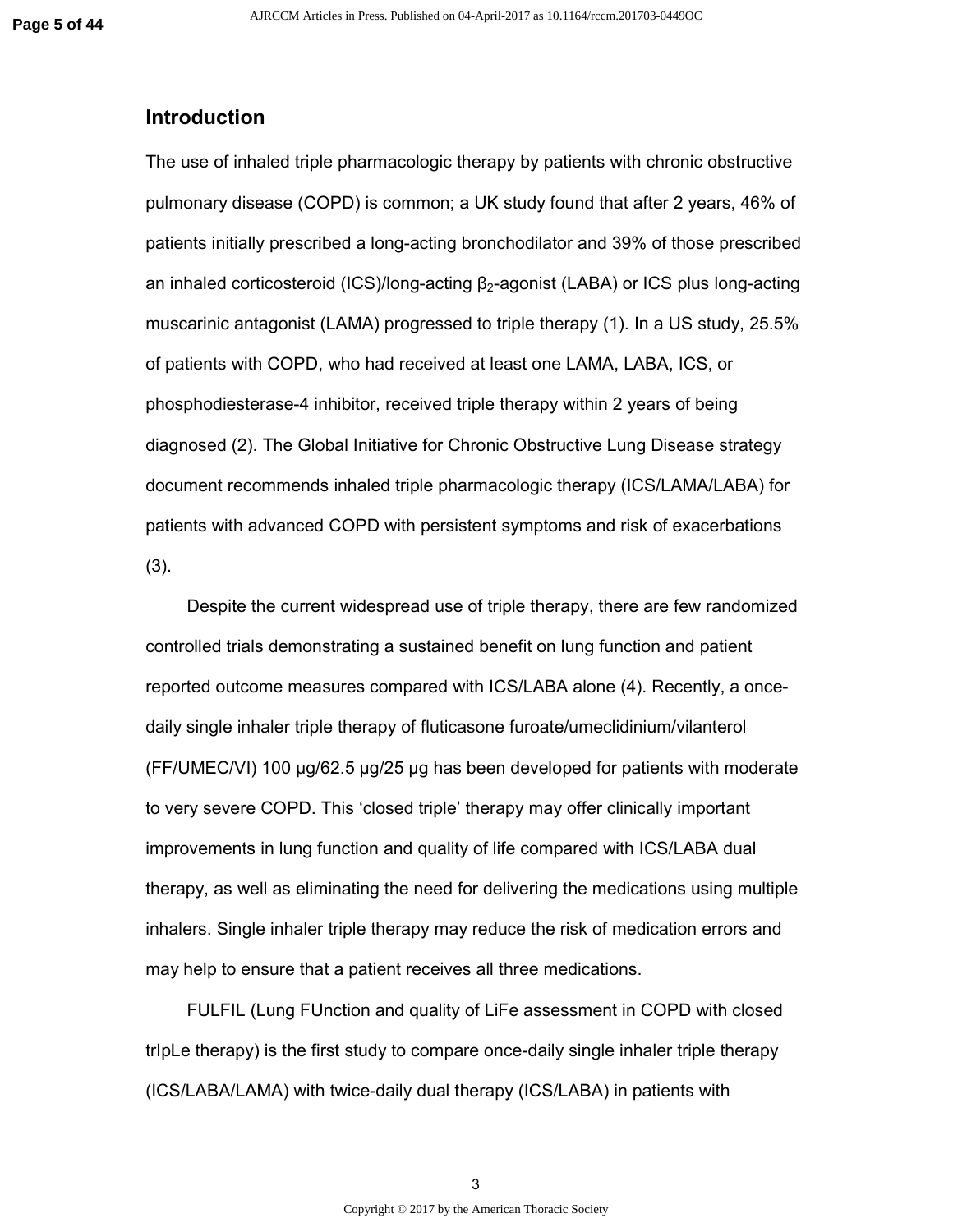advanced, symptomatic COPD, who are at risk of exacerbations. It was designed in part to support the registration of once-daily FF/UMEC/VI in Europe and other countries globally. In consultation with European regulators, the sponsor was asked to provide a comparison with an ICS/LABA dual combination product indicated to treat patients with COPD, which was well known and well understood by physicians. BUD/FOR was chosen as it is a commonly prescribed medication for patients with COPD. The study provides comparative information not just between classes of therapies but also between different molecules with different dosing regimens.

FULFIL was specifically designed to have a close resemblance to real-world clinical practice. It compared a once-daily triple pharmacologic therapy to a current standard-of-care ICS/LABA, and the run-in period allowed patients to continue on their pre-study maintenance therapy up to randomization to mimic switch scenarios in clinical practice. FULFIL also allowed inclusion of patients with commonly observed comorbidities who are often excluded from other trials. The patient's perspective was carefully evaluated using a health-related quality of life co-primary endpoint. Some of the results have been previously reported in the form of an abstract (5).

### **Methods**

#### **Trial Design and Oversight**

FULFIL was a phase III, randomized, double-blind, double-dummy, parallel-group, multicenter study (ClinicalTrials.gov number, NCT02345161; GSK study CTT116853). Patients were randomized to receive 24 weeks of once-daily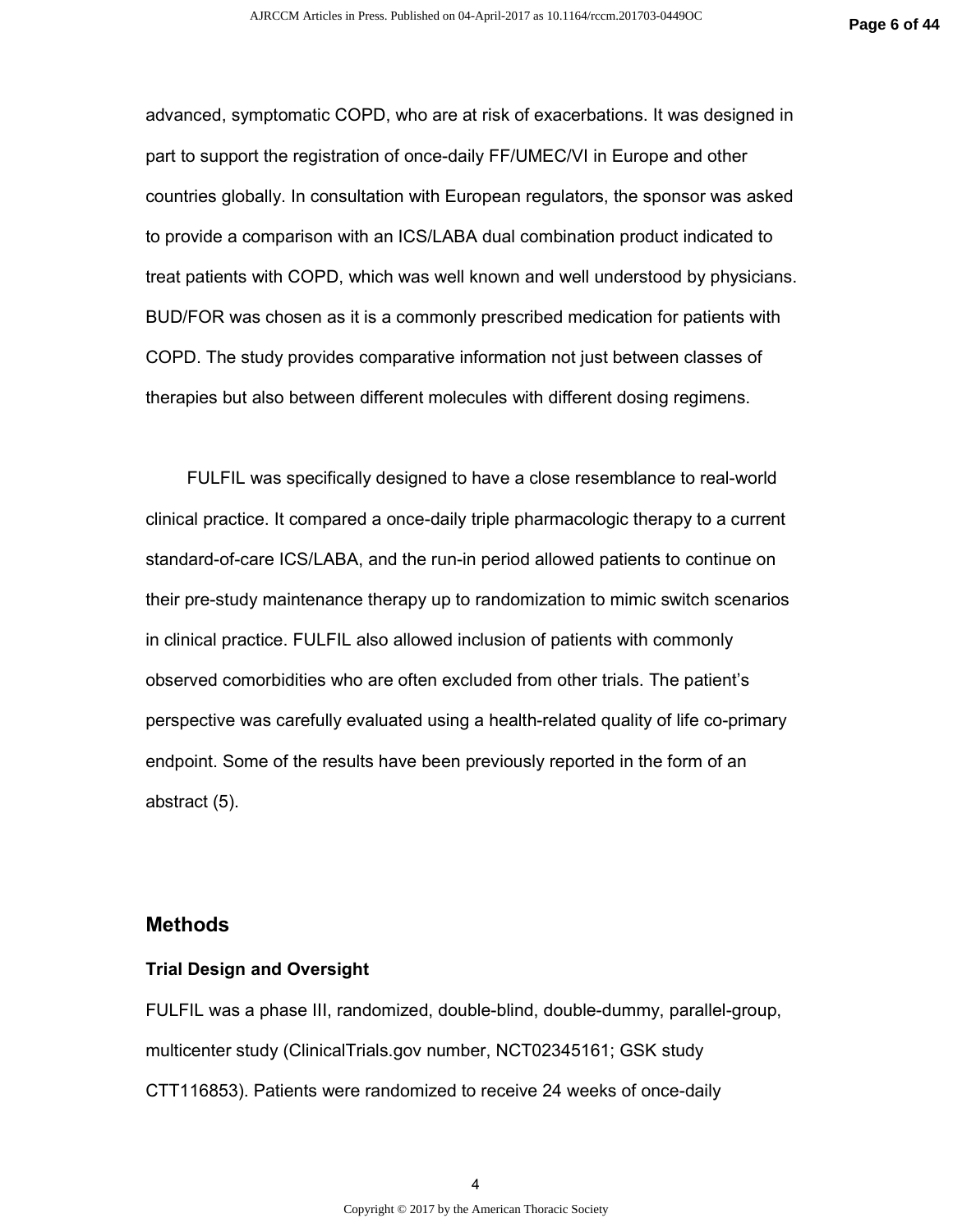FF/UMEC/VI (100  $\mu$ g/62.5  $\mu$ g/25  $\mu$ g) using a single ELLIPTA® inhaler and twice-daily placebo using the Turbuhaler<sup>®</sup>, or twice-daily budesonide/formoterol (BUD/FOR) (400 µg/12 µg) using the Turbuhaler® and once-daily placebo using the ELLIPTA® inhaler. Twice-daily BUD/FOR using the Turbuhaler® was the comparator, as this ICS/LABA is commonly used in this patient population. All patients took one inhalation from the ELLIPTA® inhaler in the morning and two inhalations (one in the morning and one in the evening) from the Turbuhaler® to minimize the impact of different dosing regimens.

There was a 2-week run-in period, during which medications at screening were unchanged, followed by a 24-week treatment period. A subset of the first 430 patients to enroll in the trial and consent to longer-term treatment remained on blinded study treatment for up to 52 weeks. To minimize loss of data, patients who permanently discontinued study treatment (but did not withdraw consent) were not required to withdraw from the study, but could continue to have certain safety and efficacy assessments conducted.

The primary objectives were to evaluate the effects of once-daily single inhaler triple therapy (FF/UMEC/VI) on lung function and health-related quality of life compared with twice-daily dual ICS/LABA therapy (BUD/FOR) at 24 weeks.

The institutional review boards for human studies approved the protocol and written consent was obtained from the subjects or their surrogates as required by the institutional review boards.

#### **Study Endpoints**

The co-primary endpoints were change from baseline in trough forced expiratory volume in 1 second ( $FEV<sub>1</sub>$ ) and change from baseline in St George's Respiratory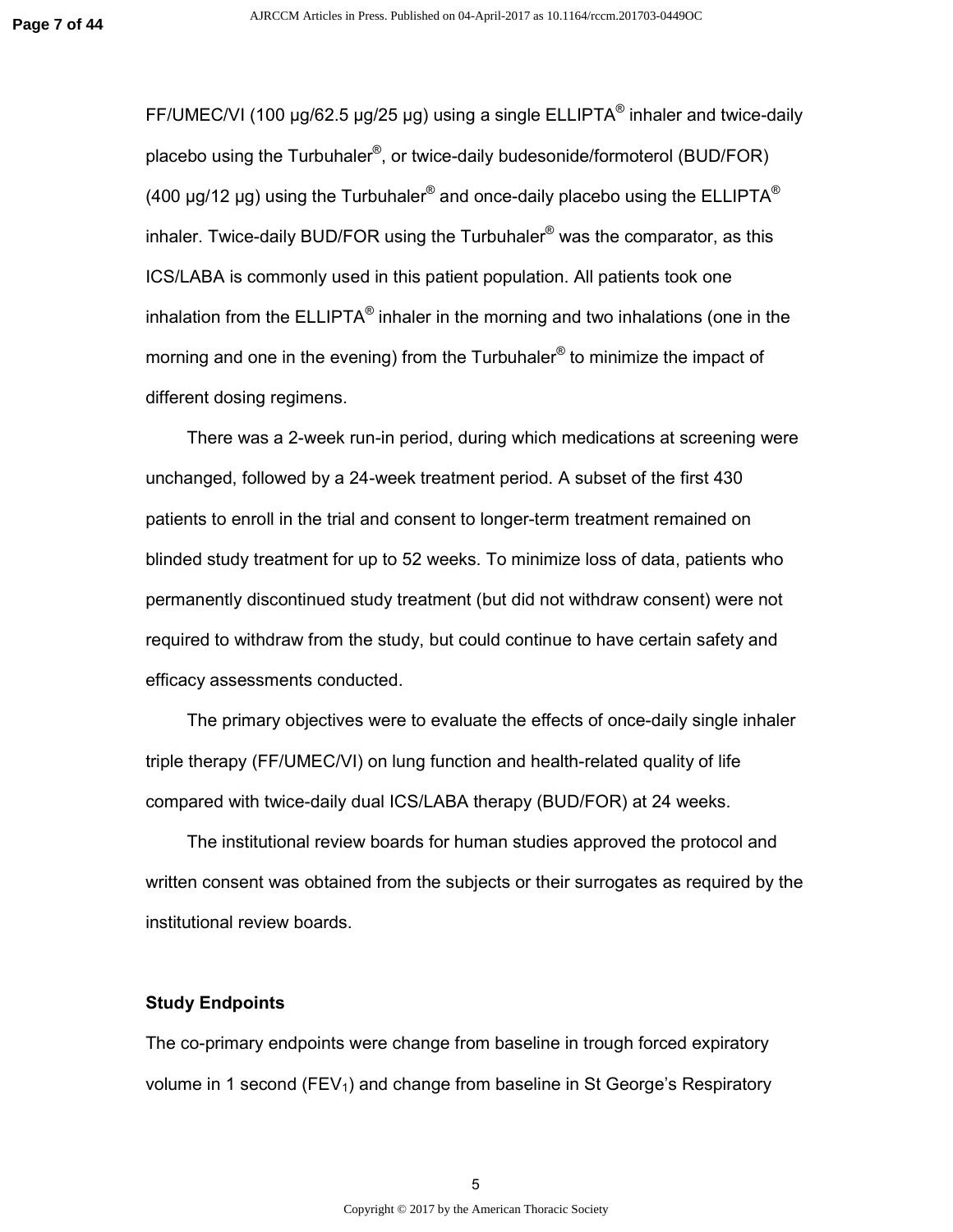Questionnaire (SGRQ) Total score, at Week 24. Supportive analyses for the primary endpoints included: proportion of patients with a clinically meaningful change from baseline in trough  $FEV_1 \geq 100$  mL) and change from baseline SGRQ Total score (≥ 4 unit decrease); change from baseline in Evaluating Respiratory Symptoms in COPD score (E-RS: COPD; formerly EXACT RS) over 24 weeks and the proportion of responders. Population pharmacokinetic analyses were conducted on serial and sparse blood samples collected from a subset of patients ( $n = 74$ ) to assess FF, UMEC, and VI systemic exposure from a single inhaler.

Efficacy and safety endpoints were analyzed up to Week 24 in the intent-totreat (ITT) population and up to Week 52 in the extension (EXT) population.

#### **Patients**

FULFIL enrolled patients with COPD aged  $\geq$  40 years defined as Global Initiative for Chronic Obstructive Lung Disease Group D:  $FEV<sub>1</sub> < 50%$  and COPD Assessment is Test<sup>™</sup> ≥ 10, **or** patients with FEV<sub>1</sub> ≥ 50–< 80% and COPD Assessment Test<sup>™</sup> ≥ 10, and either ≥ 2 moderate exacerbations in the past year or ≥ 1 severe exacerbation in the past year. Patients were required to be receiving daily maintenance therapy for COPD for ≥ 3 months. Patients were excluded if they had a current diagnosis of asthma causing their symptoms, or unresolved pneumonia or severe COPD exacerbation. Demographic and disease characteristics were recorded at screening.

#### **Efficacy Assessments**

Spirometry was performed in all patients at baseline and at Weeks 2, 4, 12, 24, and at Weeks 36 and 52 in the EXT population, using standardized equipment according to the American Thoracic Society-European Respiratory Society criteria (6). The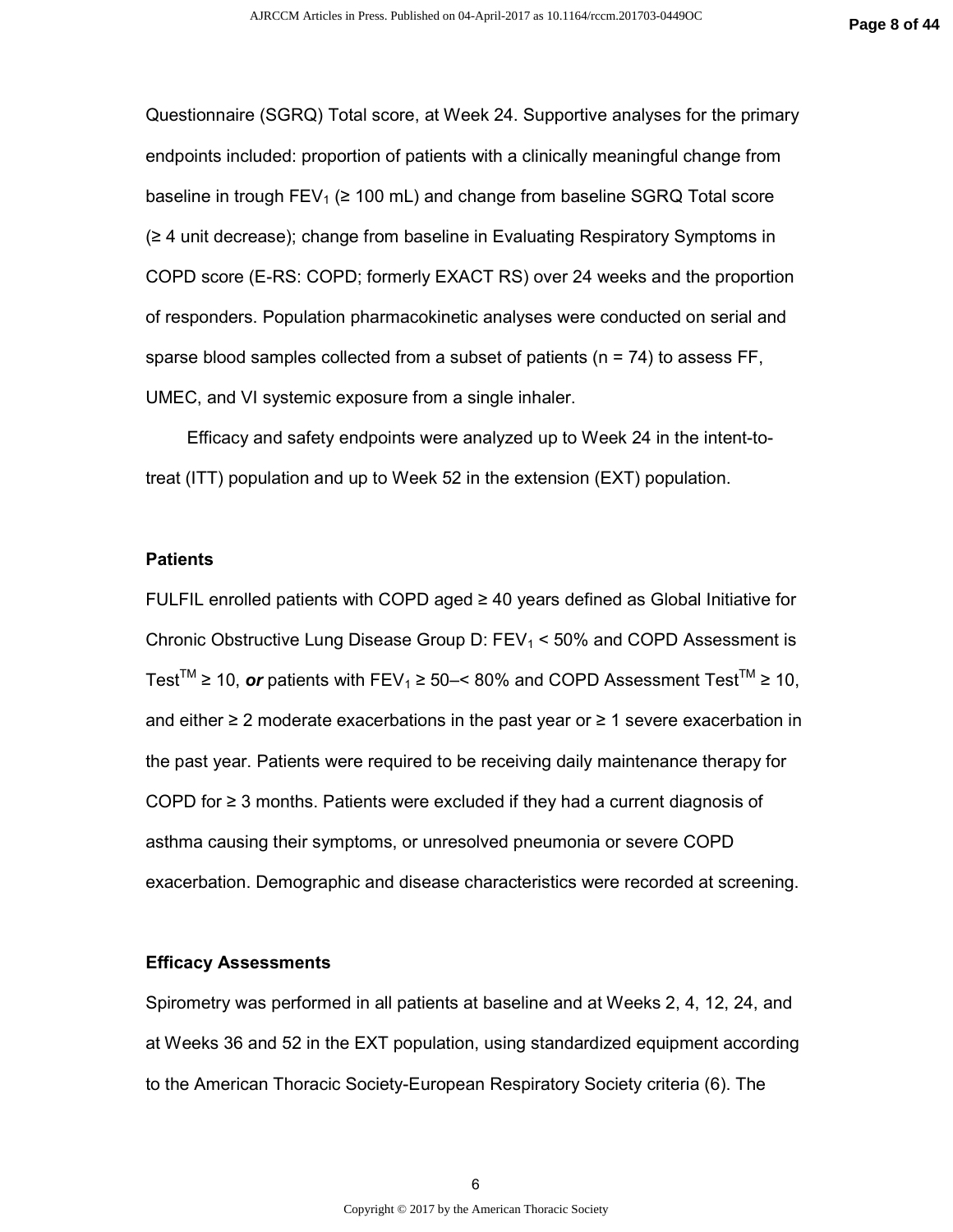SGRQ for COPD patients was completed using a patient-held eDiary at Day 1 and at Weeks 4 and 24 (and Week 52 for the EXT population). Potential COPD exacerbations were identified based on symptoms reported using the eDiary, which triggered follow-up with the investigator, who confirmed any exacerbations based on an interaction with the patient. Mild exacerbations were defined as worsening symptoms of COPD that were self-managed by the patient (*e.g.* increase in albuterol use) and not associated with the use of corticosteroids or antibiotics. A moderate exacerbation was defined as having worsening symptoms of COPD that required treatment with oral/systemic corticosteroids and/or antibiotics. A severe exacerbation was defined as worsening symptoms of COPD that required treatment with in-patient hospitalization. The E-RS: COPD questionnaire was completed each evening using the eDiary.

#### **Safety Assessments**

The incidence of adverse events (AEs), serious AEs (SAEs), pneumonia and supporting radiography, cardiovascular events including pre-specified major cardiovascular events analysis, bone fractures, and other AEs of special interest (AESI) were evaluated in the study (AESI are listed in Table E1 in the online data supplement).

#### **Statistical Analyses**

Statistical analyses were carried out using SAS Version 9.3. Sample size was calculated based on the co-primary endpoints and previous experience with drugs of these classes. The ITT population, stratified by smoking status, comprised all randomized patients, excluding those who were randomized in error who did not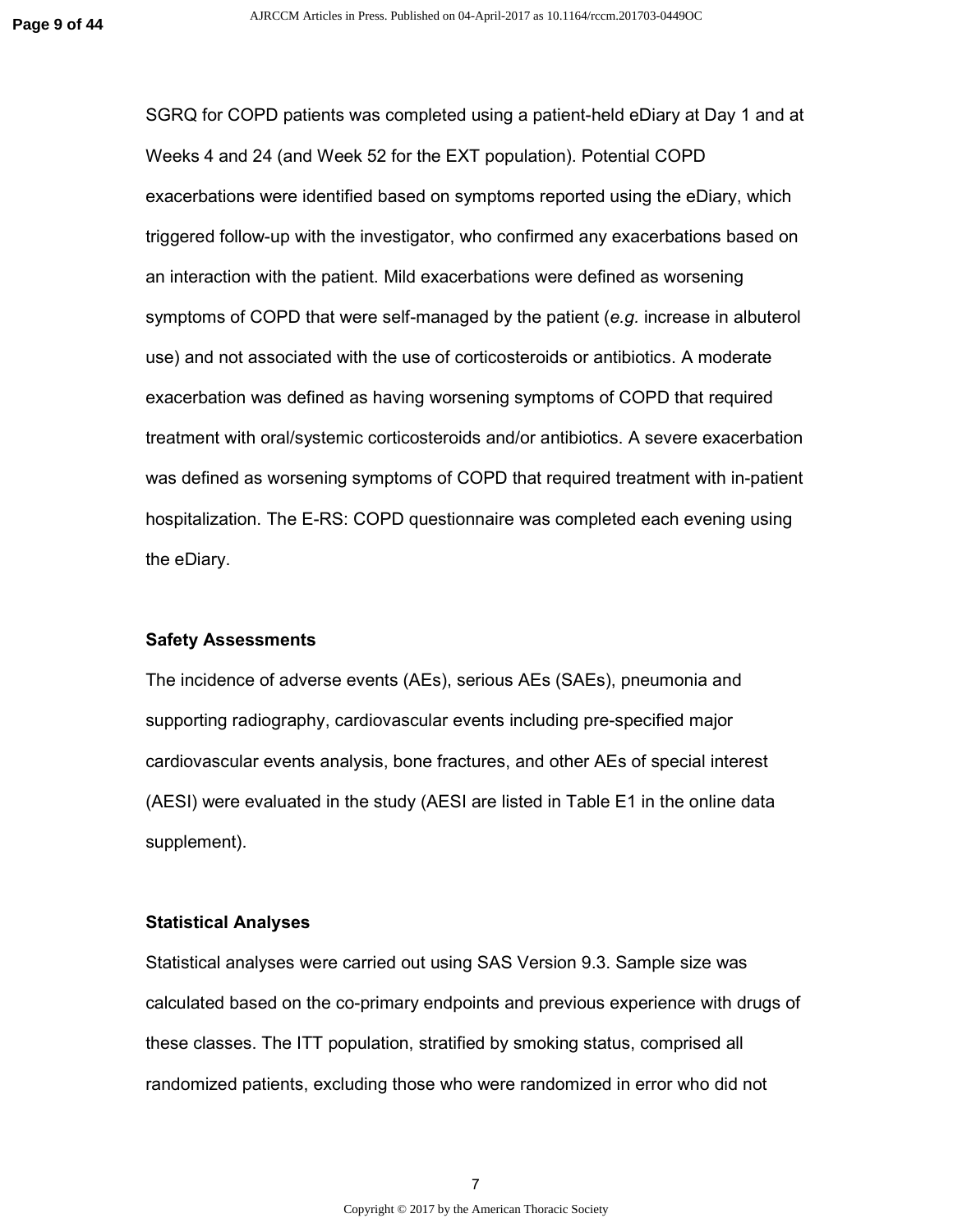receive a dose of study medication. The EXT population comprised the subset of patients in the ITT population who were enrolled into the 52-week extension phase. The co-primary endpoints were analyzed using mixed model repeated measures and were adjusted for multiplicity using the Hochberg method.

Further details of the methods are provided in the online data supplement.

#### **Results**

#### **Patients**

In total, 1,810 patients were included in the ITT population (FF/UMEC/VI,  $n = 911$ ; BUD/FOR, n = 899) and 430 in the EXT population (FF/UMEC/VI, n = 210; BUD/FOR, n = 220) (Figure E1 in the online data supplement). Overall, 94% of patients completed the study and 90% completed the study on investigational treatment; premature treatment discontinuations were most frequently due to patient decision (4%), AE, or lack of efficacy (both 3%). Patient and disease characteristics at baseline for the ITT and EXT populations are shown in Table 1. COPD medications used during the study run-in are provided in Table E2 in the online data supplement.

#### **Co-Primary Endpoints**

In the ITT population, FF/UMEC/VI demonstrated clinically meaningful improvements from baseline in trough  $FEV<sub>1</sub>$  at all time points over the 24-week treatment period (Figure 1A; Table 2). At Week 24, the mean change from baseline in trough  $FEV<sub>1</sub>$ was 142 mL (95% confidence interval [CI], 126,158) for FF/UMEC/VI and -29 mL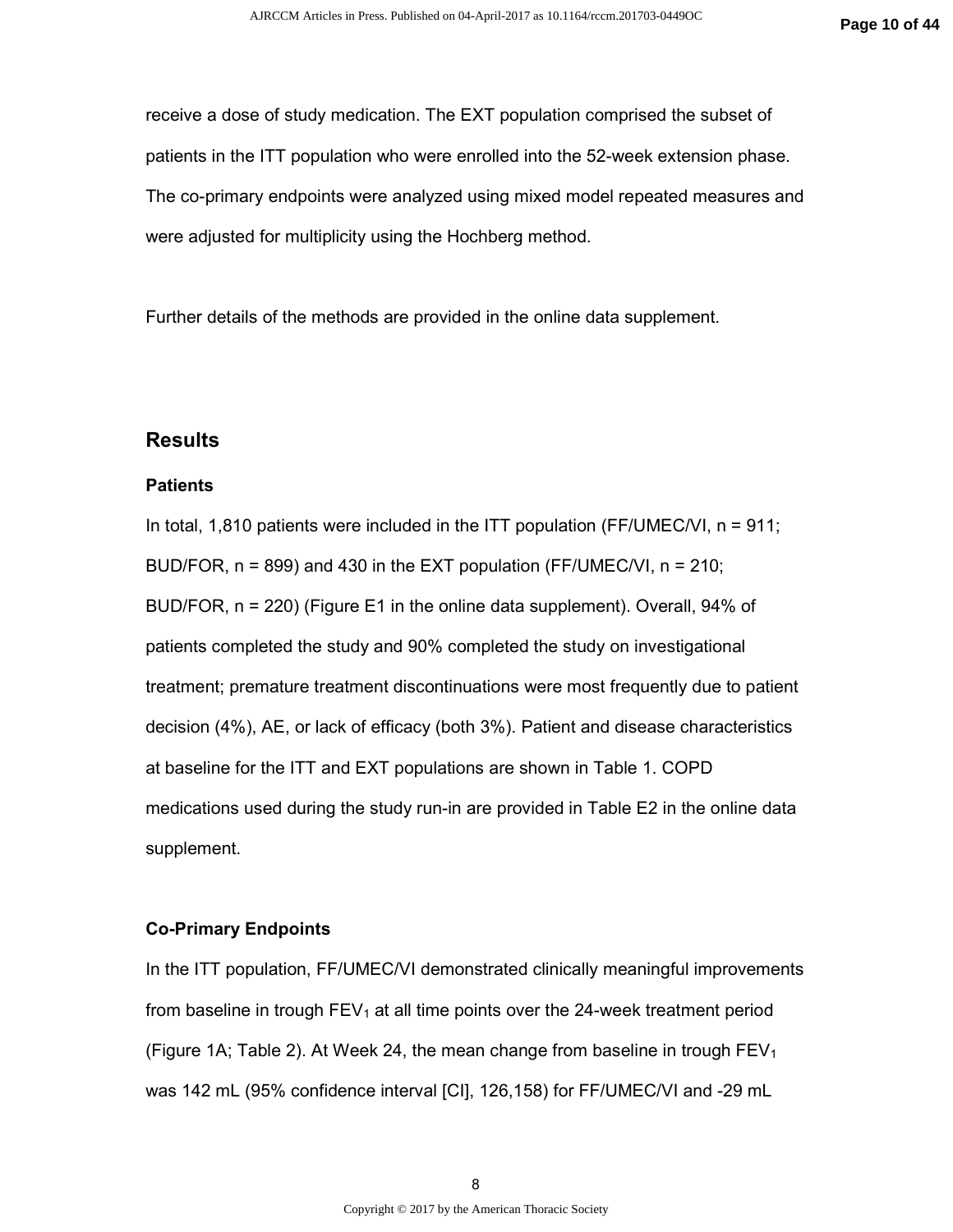(95% CI, -46,-13) for BUD/FOR; the difference between FF/UMEC/VI and BUD/FOR was statistically significant (171 mL; 95% CI, 148,194; *P* < 0.001) (Table 2). The treatment differences ranged from 123 to 171 mL and were statistically significant in favor of FF/UMEC/VI at all time points (*P* < 0.001).

In the ITT population, at Week 24, clinically meaningful improvements in SGRQ Total score were observed in both treatment groups. The change from baseline in SGRQ was -6.6 units (95% CI, -7.4,-5.7) with FF/UMEC/VI and -4.3 (95% CI, -5.2,- 3.4) with BUD/FOR. The between-treatment difference in improvement in SGRQ Total score was statistically significant for FF/UMEC/VI (-2.2 units; 95% CI, -3.5,-1.0; *P* < 0.001) compared with BUD/FOR (Table 2).

Similar findings in change from baseline in trough  $FEV<sub>1</sub>$  were observed in the EXT population at Week 52 (Figure 1B; Table 2). The mean change from baseline in trough FEV<sub>1</sub> was 126 mL (95% CI, 92,159) for FF/UMEC/VI and -53 mL (95% CI, -87,-20) for BUD/FOR. The mean change from baseline in SGRQ Total score in the EXT population was -4.6 units (95% CI, -6.5,-2.6) with FF/UMEC/VI and -1.9 units (95% CI, -3.9,0.1) with BUD/FOR, and although the between-treatment difference was of a similar magnitude to that observed in the ITT population, it did not reach statistical significance (Table 2).

#### **Selected Secondary and Other Endpoints**

In the ITT population at Week 24, an increase of ≥ 100 mL from baseline in trough  $FEV<sub>1</sub>$  was achieved by a larger proportion of patients in the FF/UMEC/VI group (453; 50%) than in the BUD/FOR group (184; 21%). The odds ratio (OR) of achieving versus not achieving this increase was statistically significant in favor of FF/UMEC/VI (OR, 4.03; 95% CI, 3.27,4.97; *P* < 0.001).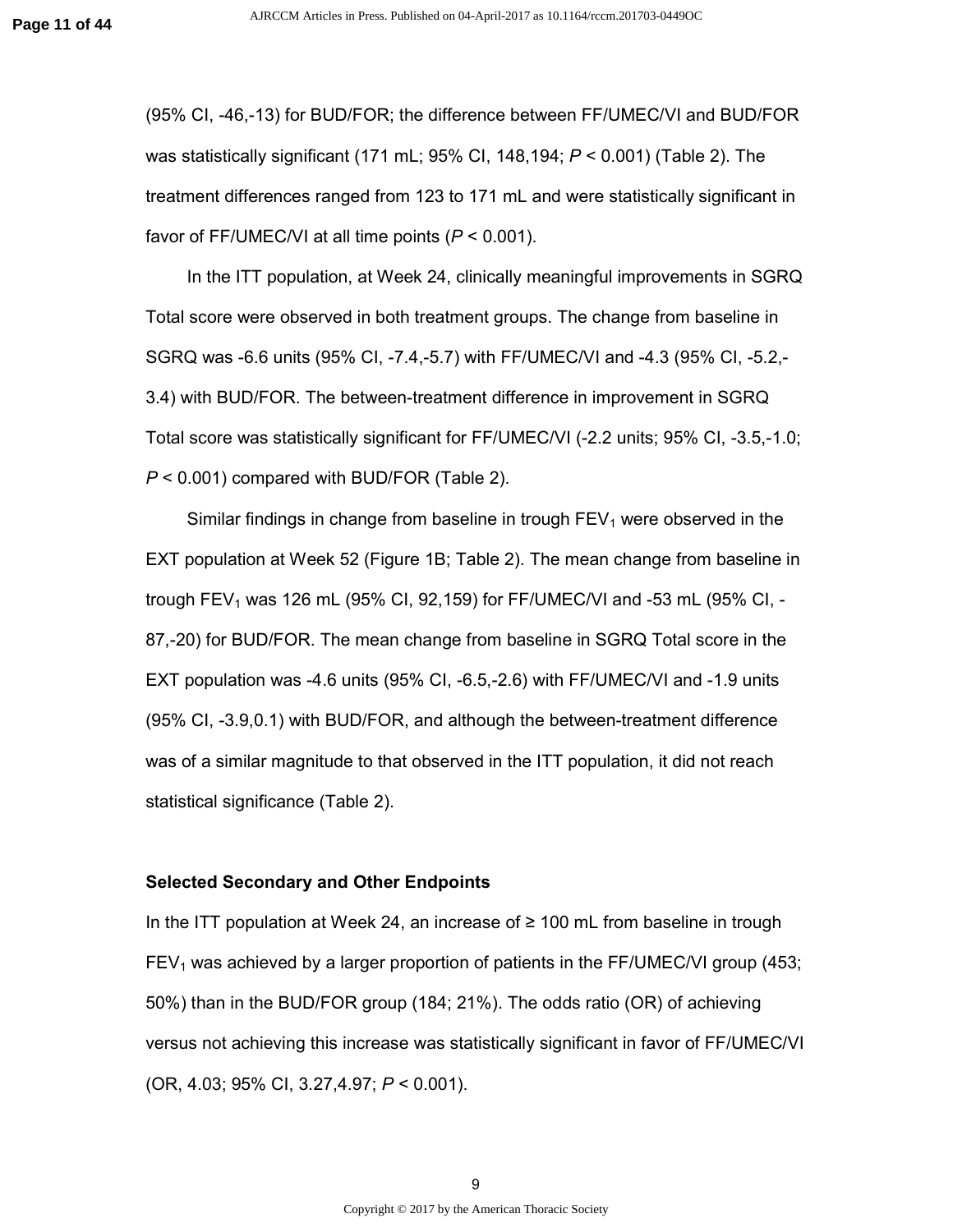A larger proportion of patients in the FF/UMEC/VI group (448; 50%) than in the BUD/FOR group (368; 41%) experienced a clinically meaningful improvement from baseline (≥ 4 unit decrease) in SGRQ Total score in the ITT population at Week 24. The OR of response versus non-response was statistically significant in favor of FF/UMEC/VI (OR, 1.41; 95% CI, 1.16,1.70; *P* < 0.001) (Table 2).

The incidence of moderate/severe COPD exacerbations over the 24-week treatment period was 10% ( $n = 95$ ) and 14% ( $n = 126$ ) for FF/UMEC/VI and BUD/FOR, respectively. The mean annualized rate of moderate/severe exacerbations was 0.22 and 0.34 for FF/UMEC/VI and BUD/FOR, respectively, and the reduction in the annualized rate was statistically significant (35%; 95% CI, 14,51%; *P* = 0.002) based on data up to 24 weeks in the ITT population (Table 3). Similar statistically significant results were observed for mild/moderate/severe exacerbations (Table 3). Fewer patients were hospitalized for exacerbations in the FF/UMEC/VI treatment group (12 [1%]) than in the BUD/FOR group (22 [2%]).

For the ITT population, at each 4-week interval over the 24-week treatment period, FF/UMEC/VI produced greater reductions from baseline in E-RS: COPD total score compared with BUD/FOR and the treatment differences were statistically significant (*P* < 0.001) (Figure 2). The ORs for response versus non-response for each 4-week interval were statistically significant in favor of FF/UMEC/VI (OR ranging 1.59,1.76; *P* < 0.001). Similar results were observed for each E-RS: COPD subscale (breathlessness; cough and sputum; chest symptoms).

The results for the secondary and other endpoints described here were also observed up to 52 weeks in the EXT population (see respective tables and figures).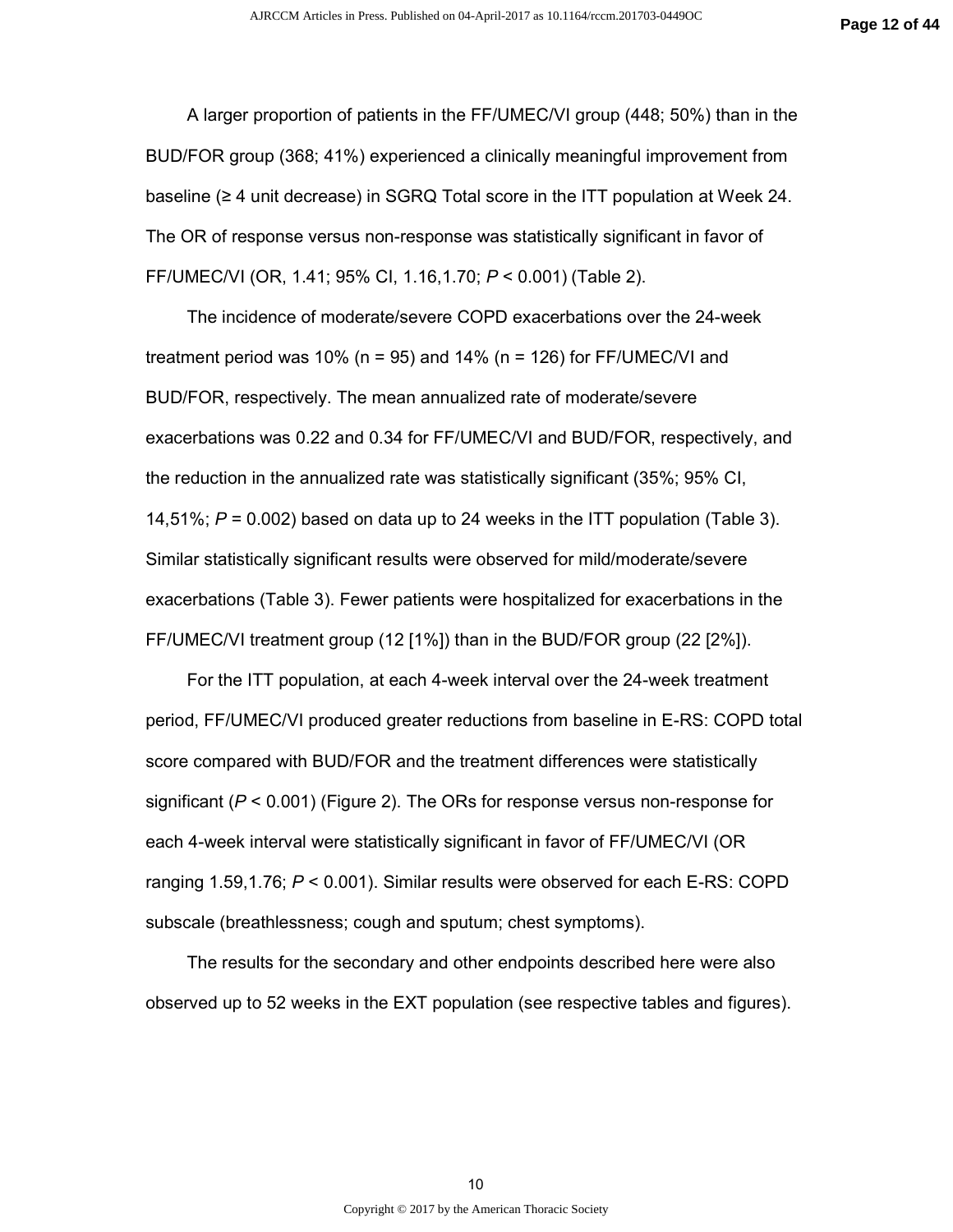#### **Safety Analyses**

The incidence of on-treatment AEs in the ITT population up to Week 24 was 38.9% in the FF/UMEC/VI group and 37.7% in the BUD/FOR group; the most common AEs were nasopharyngitis (7% and 5% for FF/UMEC/VI and BUD/FOR, respectively) and headache (5% and 6% for FF/UMEC/VI and BUD/FOR, respectively) (Table 4). A similar pattern was observed in the EXT population up to Week 52; the most common AEs were nasopharyngitis (11% and 10% for FF/UMEC/VI and BUD/FOR, respectively) and headache (8% and 10% for FF/UMEC/VI and BUD/FOR, respectively). COPD worsening was one of the most common AEs in the BUD/FOR group (10%), but was less common in the FF/UMEC/VI group (2%) in the EXT population up to Week 52.

For FF/UMEC/VI and BUD/FOR, respectively: the incidence of on-treatment SAEs in the ITT population up to Week 24 was 5.4% and 5.7%; the most common on-treatment SAEs were COPD exacerbation (1.3% and 2.3%) and pneumonia (1.0% and 0.3%). There were 12 on-treatment deaths in this study (six in each treatment group), which was in line with expectations for patients with advanced COPD and multiple comorbidities. The incidence of adjudicated on-treatment nonfatal SAEs in the ITT population was 4.9% in the FF/UMEC/VI group and 5.2% in the BUD/FOR group. Of these (for FF/UMEC/VI and BUD/FOR, respectively), COPD exacerbations (1.5% and 2.4%) and pneumonia and/or respiratory tract infection without COPD exacerbation (0.9% and 0.3%) were the most common. An overview of the rate of drug-related AEs and SAEs is provided in the Results section of the online data supplement.

The incidence of pre-specified AESIs in the ITT population was also investigated. For FF/UMEC/VI and BUD/FOR, respectively: cardiovascular effects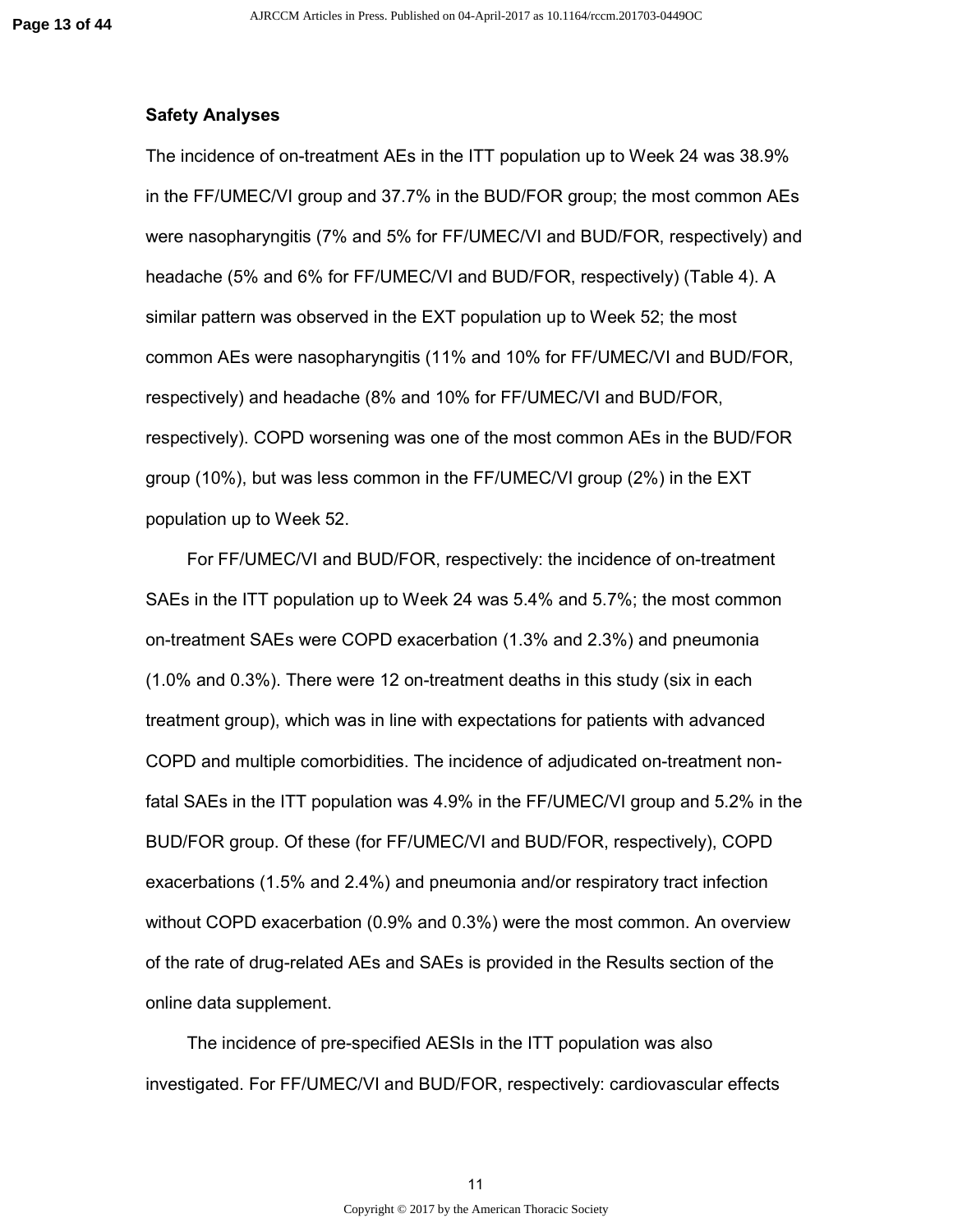were reported by 4.3% and 5.2% of patients and the incidence of pneumonia was 2.2% and 0.8% in the ITT population up to Week 24 (Table 4).

The incidence of on-treatment SAEs in the EXT population was 10.0% in the FF/UMEC/VI group and 12.7% in the BUD/FOR group. In the EXT population up to Week 52, for FF/UMEC/VI and BUD/FOR, respectively, cardiovascular effects as AESI were reported by 8.6% and 10.0% of patients, and the incidence of pneumonia as an AESI was 1.9% and 1.8% (Table 4).

The incidence of major cardiovascular events was 0.4% and 0.8% in the ITT population up to Week 24, and 2.4% and 0.9% in the EXT population up to Week 52, for FF/UMEC/VI and BUD/FOR, respectively. There were no clinically significant differences between treatment groups in vital signs, electrocardiograms, Holter findings, or laboratory values.

Population pharmacokinetic analyses showed that systemic drug levels of FF, UMEC, and VI following FF/UMEC/VI administration using a single inhaler (triple therapy) were low and within the range observed following dual therapy (FF/VI and UMEC/VI) and monotherapy (FF, UMEC, and VI) (7, 8).

#### **Discussion**

Our results show that once-daily FF/UMEC/VI offered clinically meaningful and statistically significant improvements at Week 24 in lung function and health-related quality of life compared with BUD/FOR. The improvements in health-related quality of life were reflected in the consistent reduction in total symptoms, measured using the E-RS: COPD. At each 4-weekly time point, FF/UMEC/VI demonstrated greater symptom reduction than BUD/FOR. Clinically meaningful and statistically significant reductions in exacerbation rates for patients with COPD were also observed with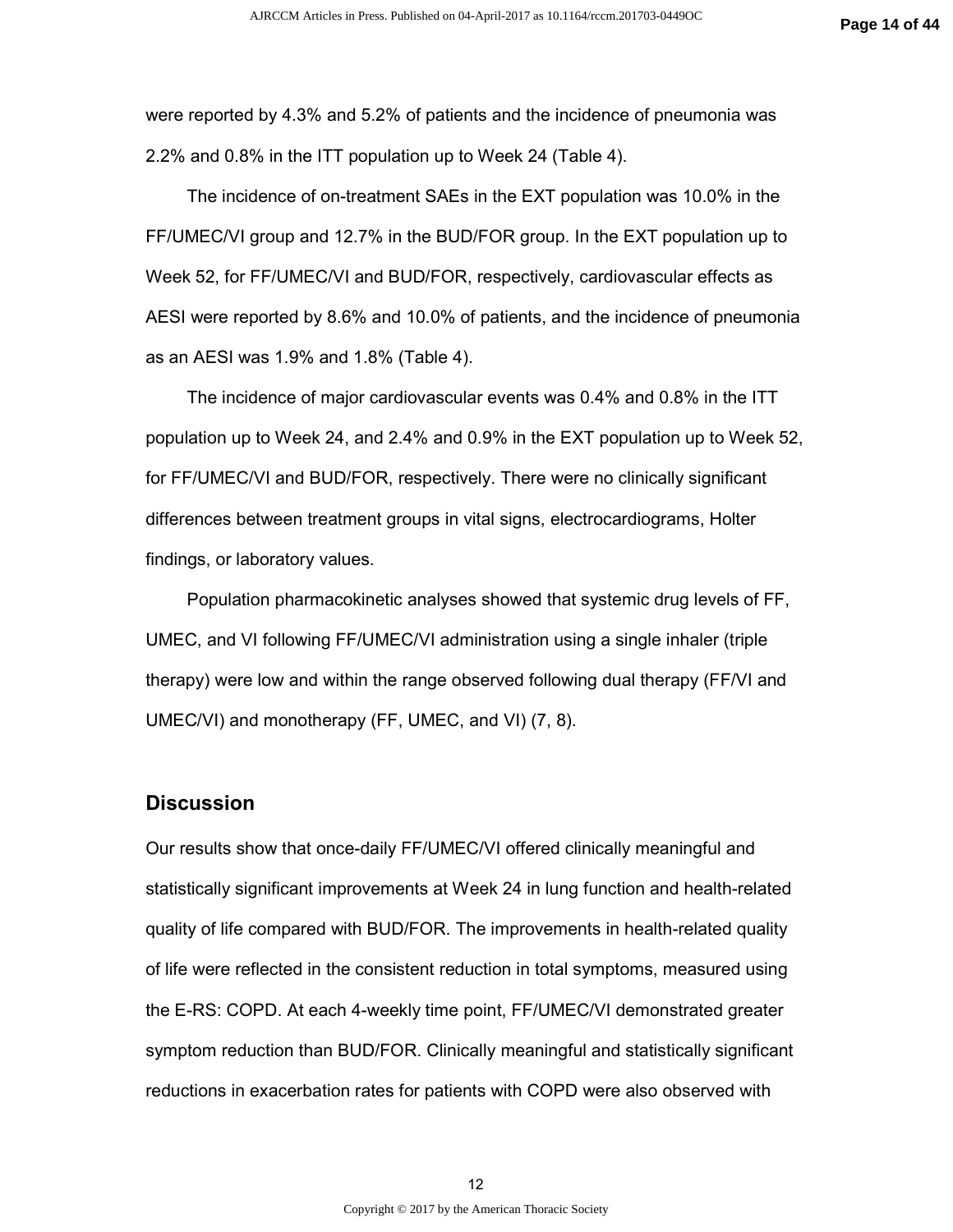FF/UMEC/VI compared with BUD/FOR, at Week 24. Importantly, the benefits of FF/UMEC/VI on lung function, health-related quality of life, and exacerbation rate were sustained over 52 weeks in the EXT population. The magnitude of the between-treatment difference in SGRQ Total score between treatment groups at Week 52 failed to achieve statistical significance, possibly due to the smaller size of this subgroup. The lung function findings reported here are in keeping with the results of shorter studies of triple therapy using FF/VI and UMEC in two separate inhalers (4, 9).

The safety profile of FF/UMEC/VI, including the systemic exposure, was in line with the known profiles of the component drugs, and findings from the 52-week EXT population suggest that there are no cumulative adverse effects from once-daily FF/UMEC/VI. While the incidence of pneumonia was higher with FF/UMEC/VI than with BUD/FOR in the ITT population up to 24 weeks, it was similar between the two groups in the smaller EXT population at 52 weeks. The incidence of pneumonia with FF/UMEC/VI observed here is consistent with reports from other 24-week studies of FF/VI for COPD, which reported incidences of up to 2% (10, 11), and studies of BUD/FOR for COPD (12, 13). The incidence of pneumonia is also similar to that observed in another study of ICS/LABA/LAMA therapy for COPD, in which pneumonia occurred in 3% of patients in both the triple therapy and the ICS/LABA comparator arms (14) and is less than the incidence reported in 52-week studies of FF/VI (15) and BUD/FOR (16). No excess risk of pneumonia with FF or VI either alone or in combination, compared with placebo, was found in the SUMMIT study (although SUMMIT included patients with moderate airflow limitation and only 39% had a history of exacerbations) (17).

Although this study was focused on non-exacerbation outcomes and the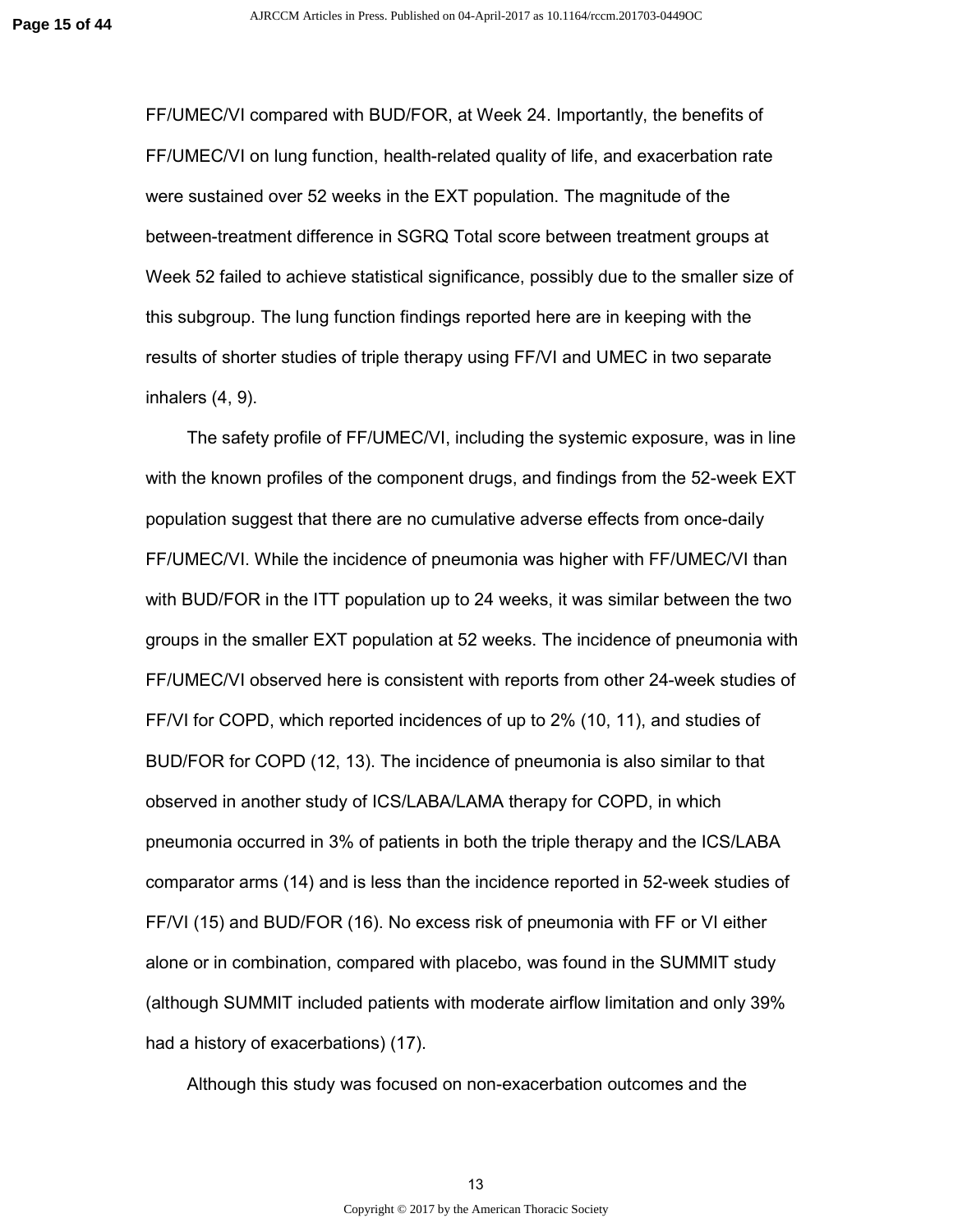proportion of patients with exacerbations in the overall population was low, there were clear efficacy benefits in favor of FF/UMEC/VI on these outcome measures in both the ITT and EXT populations.

FULFIL was designed to be as inclusive as possible, allowing patients with COPD who also had significant cardiovascular disease to be enrolled. Furthermore, patients remained on their usual standard medications during the run-in and were not artificially required to withdraw medications. This meant the study population may more closely reflect the real-world population of patients with COPD and increases the generalizability of the study findings. FULFIL was also designed to minimize data loss, by enabling data collection to continue following treatment discontinuation. All SAE reports were independently adjudicated, and a chest radiograph was required for all patients with suspected pneumonia or a moderate/severe exacerbation, which improved the characterization of safety findings.

This study compared an ICS/LABA/LAMA (FF/UMEC/VI) combination with an ICS/LABA (BUD/FOR) using different dosing regimens (once daily vs. twice daily) in different inhalers. The double-dummy study design aimed to mitigate some of these differences, so the results reported are a direct comparison of the products rather than the addition of a LAMA to ICS/LABA. However, there is evidence supporting the value of incremental LAMA therapy (4, 9, 14, 18). Two randomized, 3-month studies showed clinically relevant improvements in lung function with UMEC plus FF/VI, compared with placebo plus FF/VI, in patients with moderate-to-very severe COPD (9). The TRILOGY study (14) showed that triple therapy compared with ICS/LABA had a modest benefit with a reduction in exacerbations and an improvement in health-related quality of life; however, this appeared to wane as the study continued. A *post-hoc* analysis of four trials that assessed UMEC or placebo plus ICS/LABA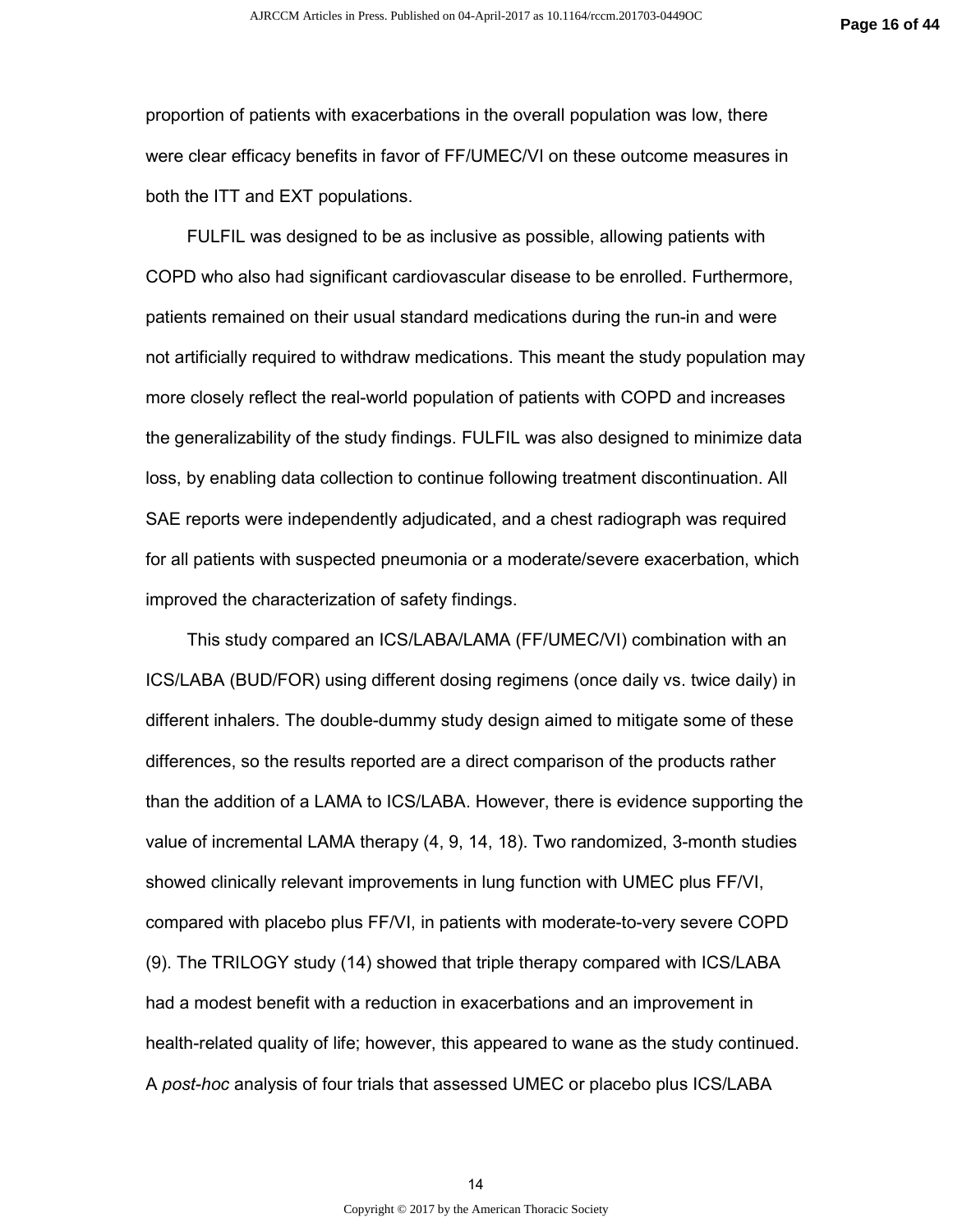(including the two studies described previously) showed that triple therapy improved lung function and health-related quality of life, and reduced the risk of exacerbations compared with ICS/LABA (4). Of note, in FULFIL, the benefits of FF/UMEC/VI over BUD/FOR seem substantially greater and more persistent than those seen in the comparison of beclomethasone dipropionate/formoterol/glycopyrronium bromide with beclomethasone dipropionate/formoterol (14). This could be due to the advantages of once-daily versus twice-daily dosing, the differences in the individual components, or a combination of the two. Further study is needed to clarify the drivers of these differences.

Results from the FULFIL study demonstrated the clinical value of triple therapy using FF/UMEC/VI, compared with dual BUD/FOR therapy, for symptomatic patients with advanced COPD who are at risk of exacerbations. Once-daily single inhaler triple therapy provides a straightforward dosing option for patients with COPD and this reduction in polypharmacy using multiple inhalers may reduce the likelihood of inhaler use errors, although all inhaler types may be associated with errors in use (19–21). Single inhaler triple therapy offers clinically important benefits in lung function, health-related quality of life, and reduction in risk of exacerbation, which were also observed over 52 weeks.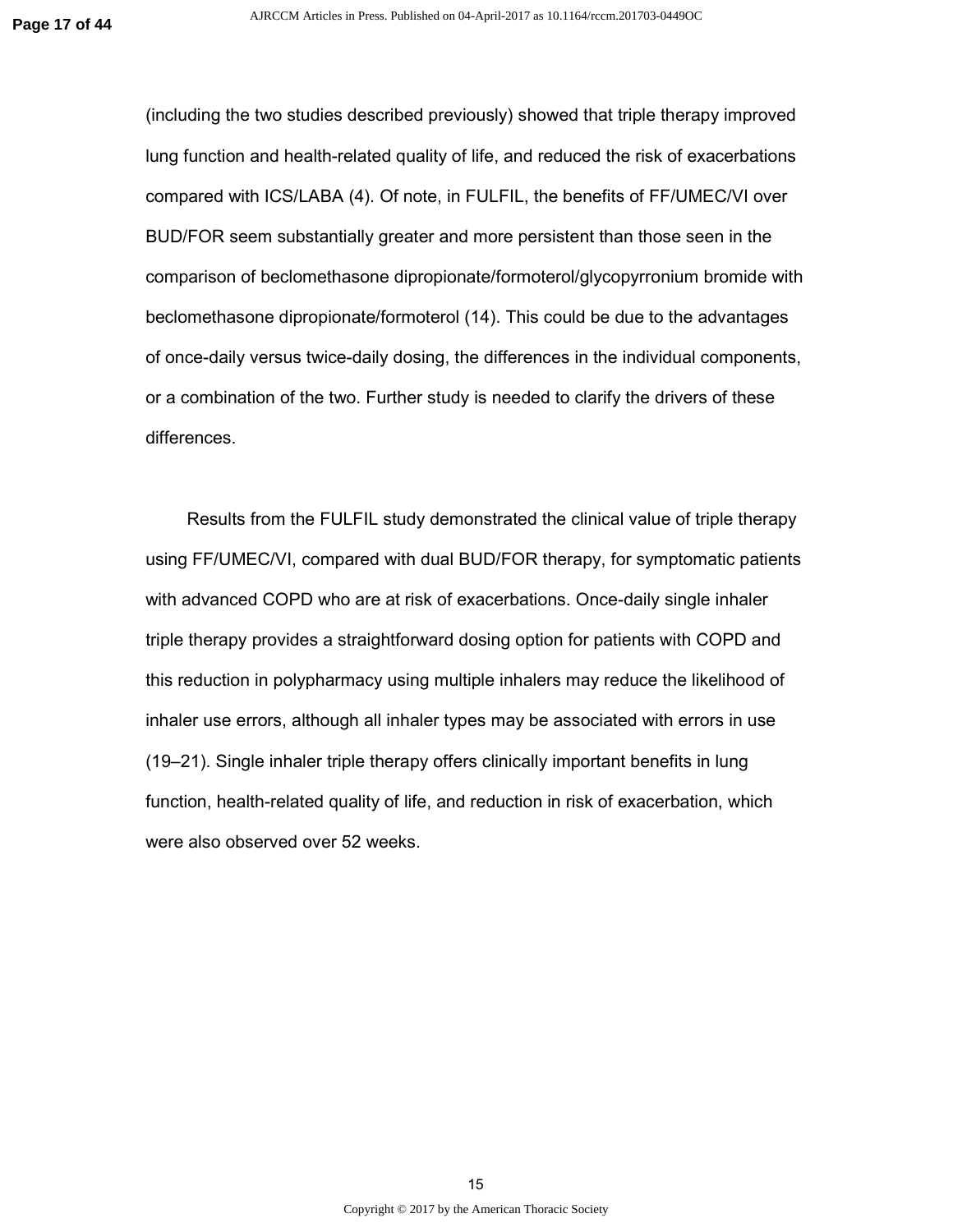#### **Acknowledgments**

We would like to thank the patients and their families for participating in this study, Eva Gomez (GSK, Operations Lead), Niki Day (GSK Clinical Safety Scientist), Erik Steinberg (GSK Data Quality Leader), and the FULFIL study team. We would also like to thank Veramed for support with statistical analyses.

Medical writing support in the form of development of the draft outline and manuscript drafts in consultation with the authors, editorial suggestions to draft versions of this paper, assembling tables and figures, collating author comments, copyediting, referencing and graphic services was provided by Alison Scott, PhD of Gardiner-Caldwell Communications, Macclesfield, UK and was funded by GSK.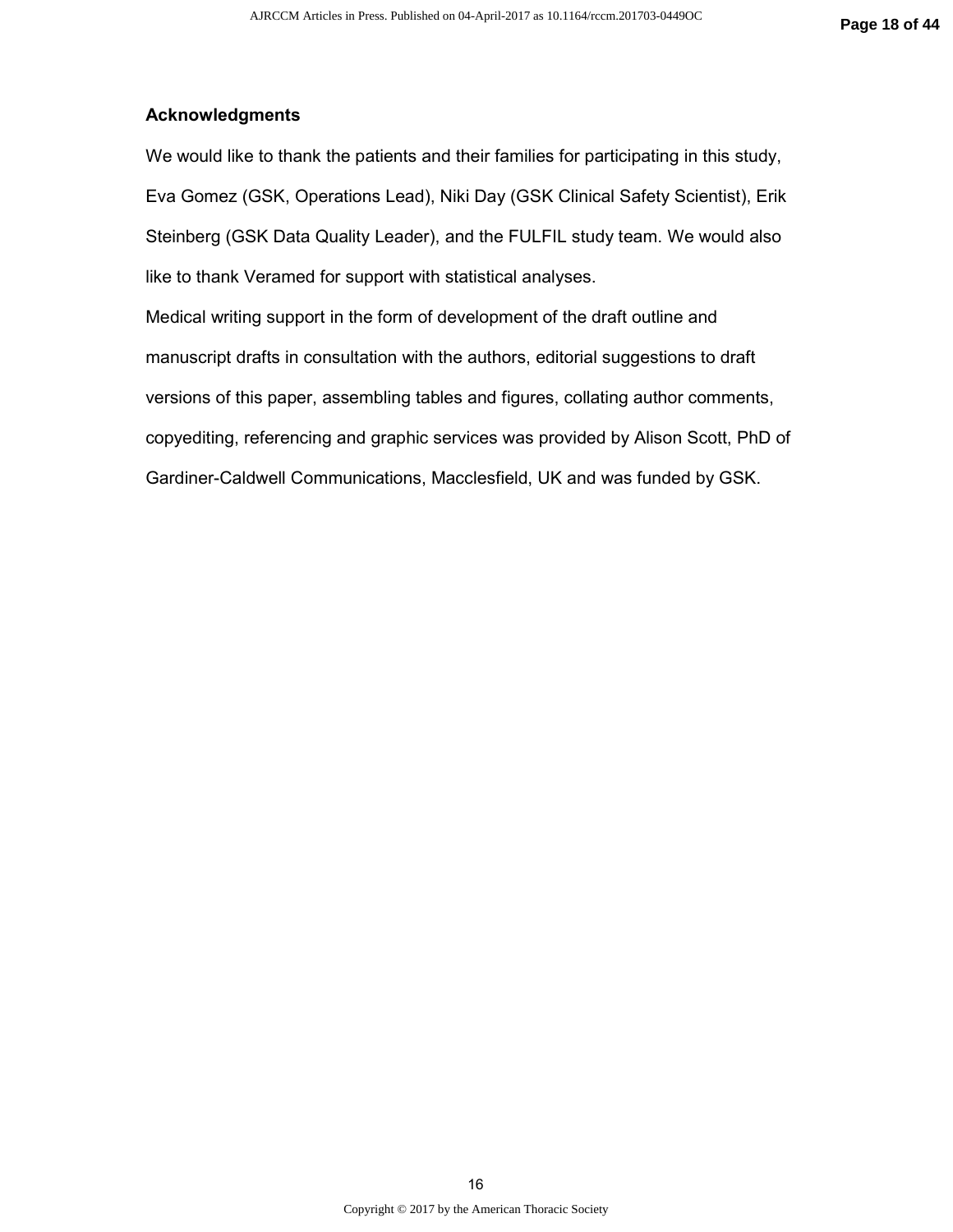#### **References**

- 1. Wurst KE, Punekar YS, Shukla A. Treatment evolution after COPD diagnosis in the UK primary care setting. PLoS One 2014;9:e105296.
- 2. Simeone JC, Luthra R, Kaila S, Pan X, Bhagnani TD, Liu J, Wilcox TK. Initiation of triple therapy maintenance treatment among patients with COPD in the US. Int J Chron Obstruct Pulmon Dis 2017;12:73-83.
- 3. Global Initiative for Chronic Obstructive Lung Disease (GOLD). GOLD 2017 global strategy for the diagnosis, management and prevention of COPD. 2017 [cited 2016 Dec 11]. Available from: http://goldcopd.org/gold-2017-globalstrategy-diagnosis-management-prevention-copd/
- 4. Siler TM, Kerwin E, Tombs L, Fahy WA, Naya I. Triple therapy of umeclidinium + inhaled corticosteroids/long-acting beta<sub>2</sub> agonists for patients with COPD: pooled results of randomized placebo-controlled trials. Pulm Ther 2016;2:43-58. Available from: http://rd.springer.com/article/10.1007/s41030-016-0012-4
- 5. Lomas D, Lipson D, Barnacle H, Birk R, Brealey N, Zhu C-Q, Tabberer M. Single inhaler triple therapy (ICS/LAMA/LABA) in patients with advanced COPD: results of the FULFIL trial. Eur Respir J 2016;48:PA4629.
- 6. Miller MR, Hankinson J, Brusasco V, Burgos F, Casaburi R, Coates A, Crapo R, Enright P, van der Grinten CP, Gustafsson P, Jensen R, Johnson DC, MacIntyre N, McKay R, Navajas D, Pedersen OF, Pellegrino R, Viegi G, Wanger J; ATS/ERS Task Force. Standardisation of spirometry. Eur Respir J 2005;26:319- 338.
- 7. Goyal N, Beerahee M, Kalberg C, Church A, Kilbride S, Mehta R. Population pharmacokinetics of inhaled umeclidinium and vilanterol in patients with chronic obstructive pulmonary disease. Clin Pharmacokinet 2014;53:637-648.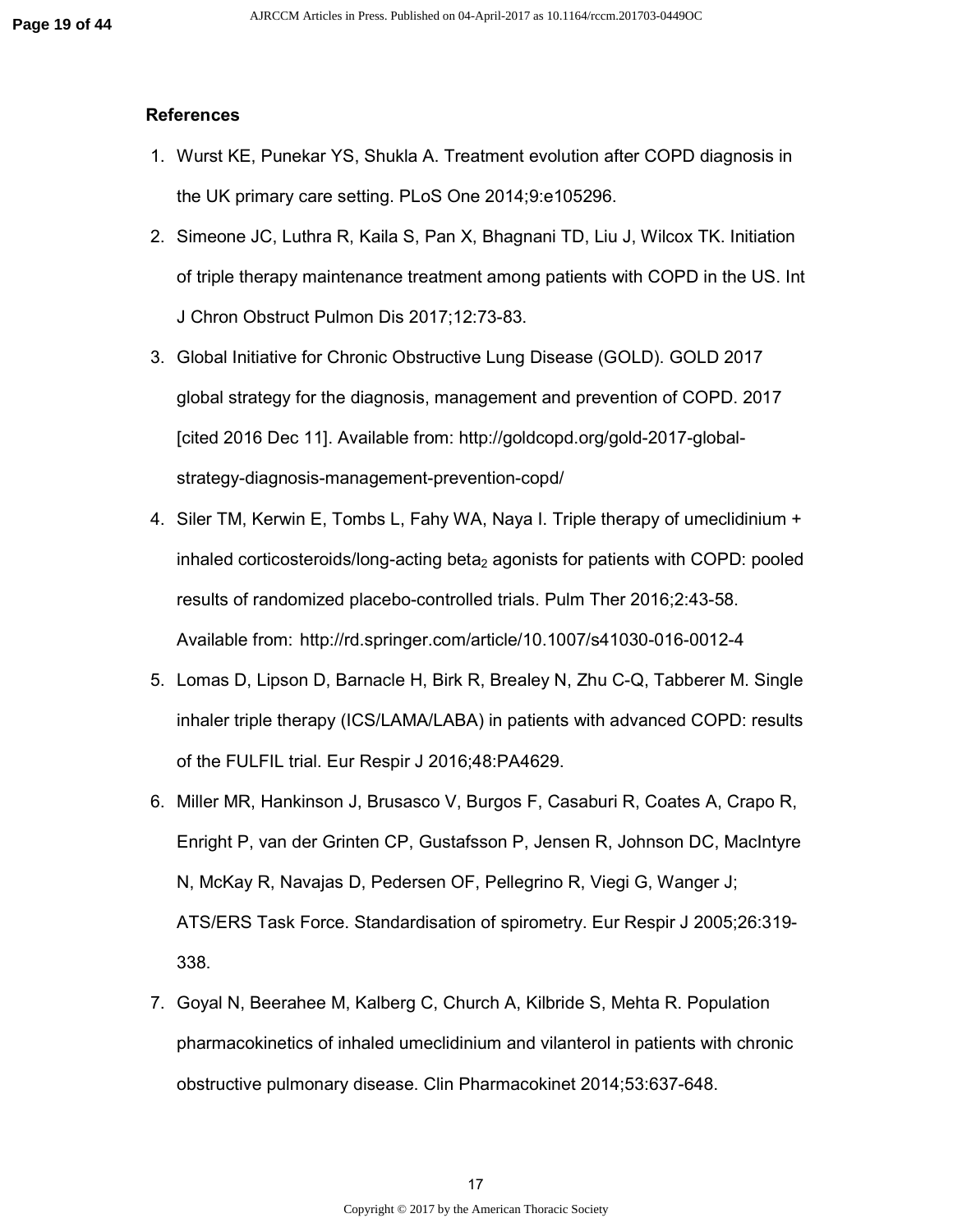- 8. Siederer S, Allen A, Yang S. Population pharmacokinetics of inhaled fluticasone furoate and vilanterol in subjects with chronic obstructive pulmonary disease. Eur J Drug Metab Pharmacokinet 2015;41:743-758.
- 9. Siler TM, Kerwin E, Sousa AR, Donald A, Ali R, Church A. Efficacy and safety of umeclidinium added to fluticasone furoate/vilanterol in chronic obstructive pulmonary disease: results of two randomized studies. Respir Med 2015;109:1155-1163.
- 10. Martinez FJ, Boscia J, Feldman G, Scott-Wilson C, Kilbride S, Fabbri L, Crim C, Calverley PM. Fluticasone furoate/vilanterol (100/25; 200/25 µg) improves lung function in COPD: a randomised trial. Respir Med 2013;107:550-559.
- 11. Kerwin EM, Scott-Wilson C, Sanford L, Rennard S, Agusti A, Barnes N, Crim C. A randomised trial of fluticasone furoate/vilanterol (50/25 µg; 100/25 µg) on lung function in COPD. Respir Med 2013;107:560-569.
- 12. Rennard SI, Tashkin DP, McElhattan J, Goldman M, Ramachandran S, Martin UJ, Silkoff PE. Efficacy and tolerability of budesonide/formoterol in one hydrofluoroalkane pressurized metered-dose inhaler in patients with chronic obstructive pulmonary disease: results from a 1-year randomized controlled clinical trial. Drugs 2009;69:549-565.
- 13. Tashkin DP, Rennard SI, Martin P, Ramachandran S, Martin UJ, Silkoff PE, Goldman M. Efficacy and safety of budesonide and formoterol in one pressurized metered-dose inhaler in patients with moderate to very severe chronic obstructive pulmonary disease. Drugs 2008;68:1975-2000.
- 14. Singh D, Papi A, Corradi M, Pavlišová I, Montagna I, Francisco C, Cohuet G, Vezzoli S, Scuri M, Vestbo J. Single inhaler triple therapy versus inhaled corticosteroid plus long-acting β2-agonist therapy for chronic obstructive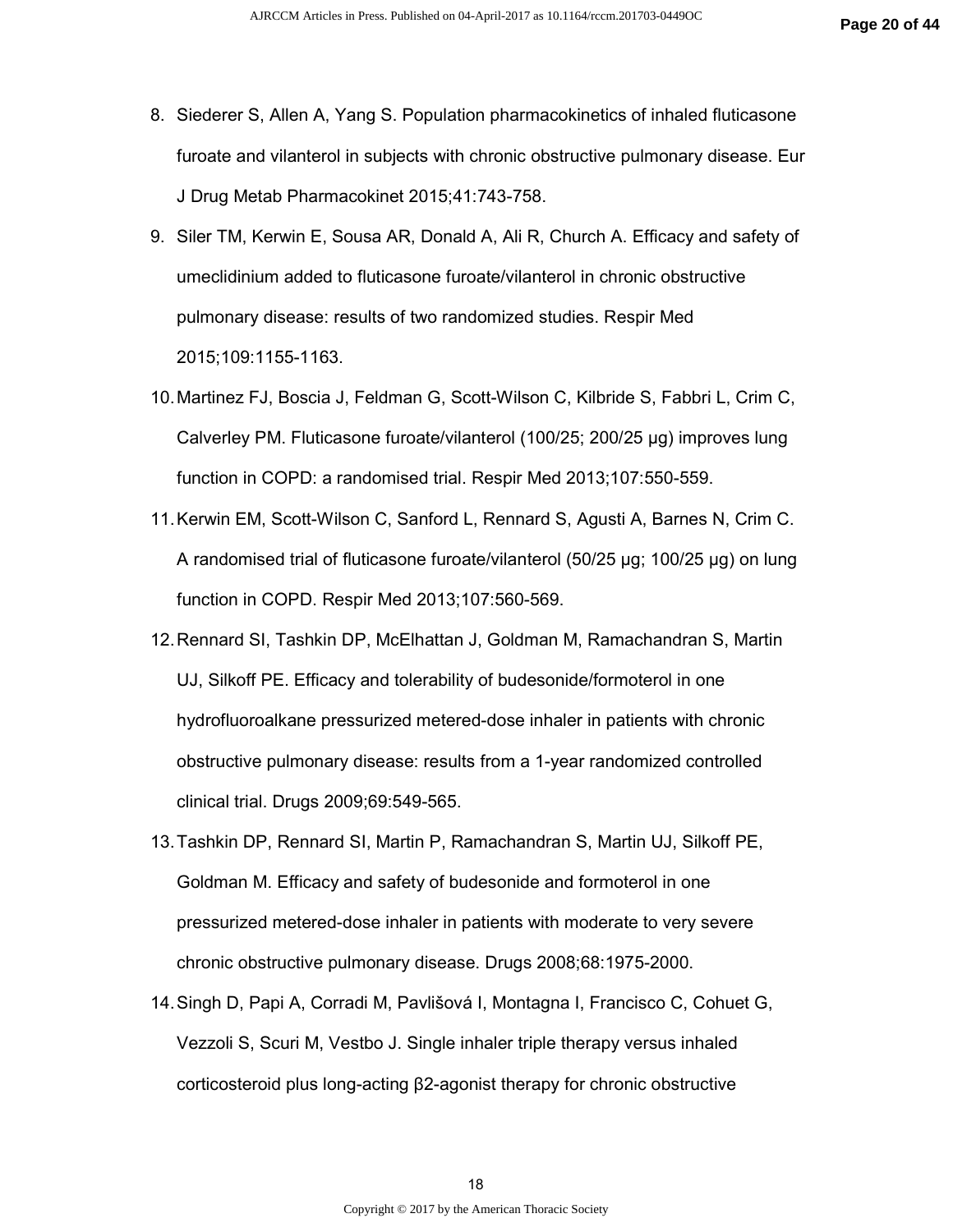pulmonary disease (TRILOGY): a double-blind, parallel group, randomised controlled trial. Lancet 2016;388:963-973.

- 15. Dransfield MT, Bourbeau J, Jones PW, Hanania NA, Mahler DA, Vestbo J, Wachtel A, Martinez FJ, Barnhart F, Sanford L, Lettis S, Crim C, Calverley PM. Once-daily inhaled fluticasone furoate and vilanterol versus vilanterol only for prevention of exacerbations of COPD: two replicate double-blind, parallel-group, randomised controlled trials. Lancet Respir Med 2013;1:210-223.
- 16. Sharafkhaneh A, Southard JG, Goldman M, Uryniak T, Martin UJ. Effect of budesonide/formoterol pMDI on COPD exacerbations: a double-blind, randomized study. Respir Med 2012;106:257-268.
- 17. Vestbo J, Anderson JA, Brook RD, Calverley PM, Celli BR, Crim C, Martinez F, Yates J, Newby DE; SUMMIT Investigators. Fluticasone furoate and vilanterol and survival in chronic obstructive pulmonary disease with heightened cardiovascular risk (SUMMIT): a double-blind randomised controlled trial. Lancet 2016;387:1817-1826.
- 18. Wedzicha JA, Banerji D, Chapman KR, Vestbo J, Roche N, Ayers RT, Thach C, Fogel R, Patalano F, Vogelmeier CF; FLAME Investigators. Indacaterol– glycopyrronium versus salmeterol–fluticasone for COPD. N Engl J Med 2016;374:2222-2234.
- 19. Chrystyn H, van der Palen J, Sharma R, Barnes N, Delafont B, Mahajan A, Thomas M. Device errors in asthma and COPD: systematic literature review and meta-analysis. NPJ Prim Care Respir Med 2017 (in press).
- 20. Horsley MG, Bailie GR. Risk factors for inadequate use of pressurized aerosol inhalers. J Clin Pharm Ther 1998;13:139-143.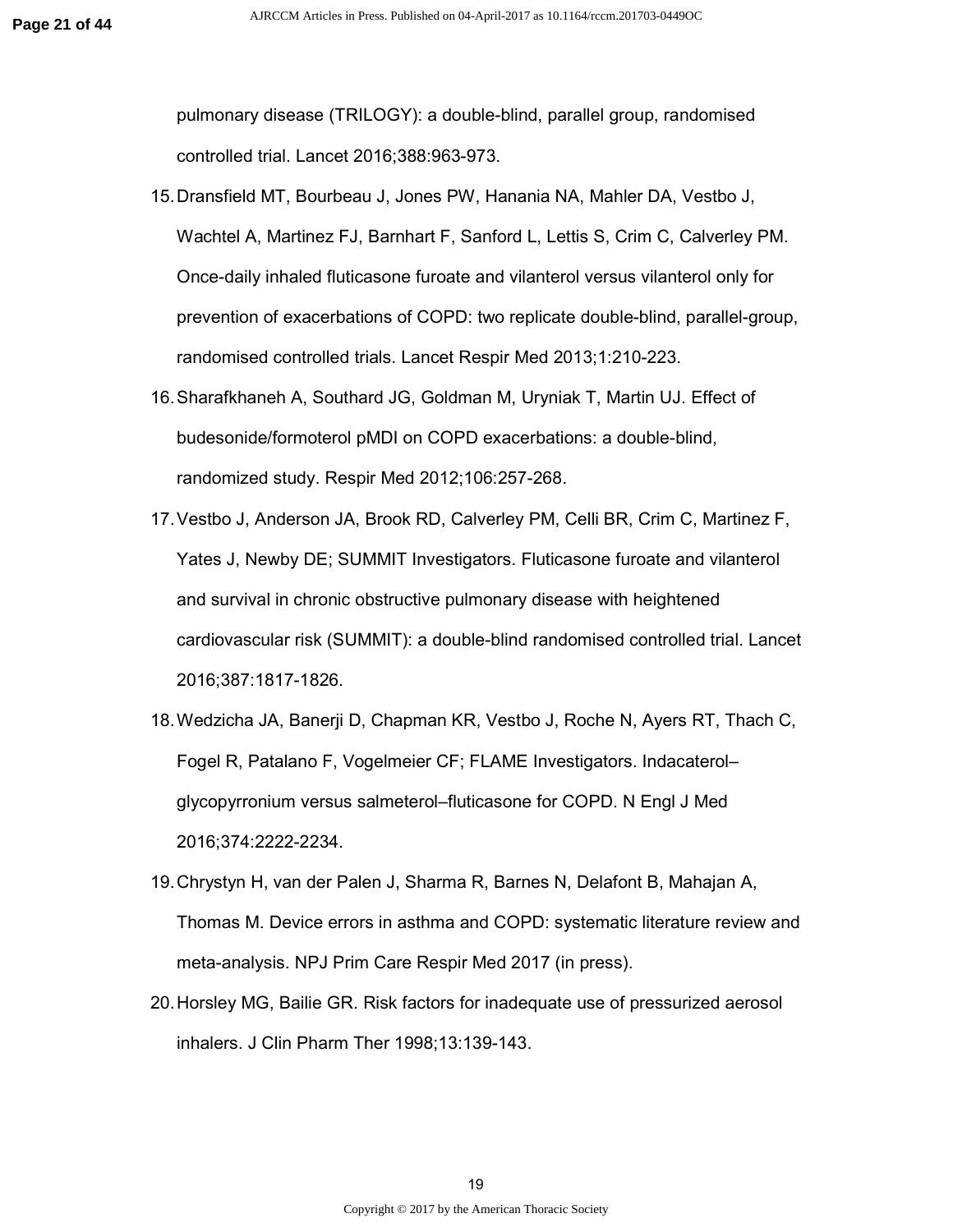21. De Blaquiere P, Christensen DB, Carter WB, Martin TR. Use and misuse of metered-dose inhalers by patients with chronic lung disease: a controlled, randomized trial of two instruction methods. Am Rev Respir Dis 1989;140:910- 916.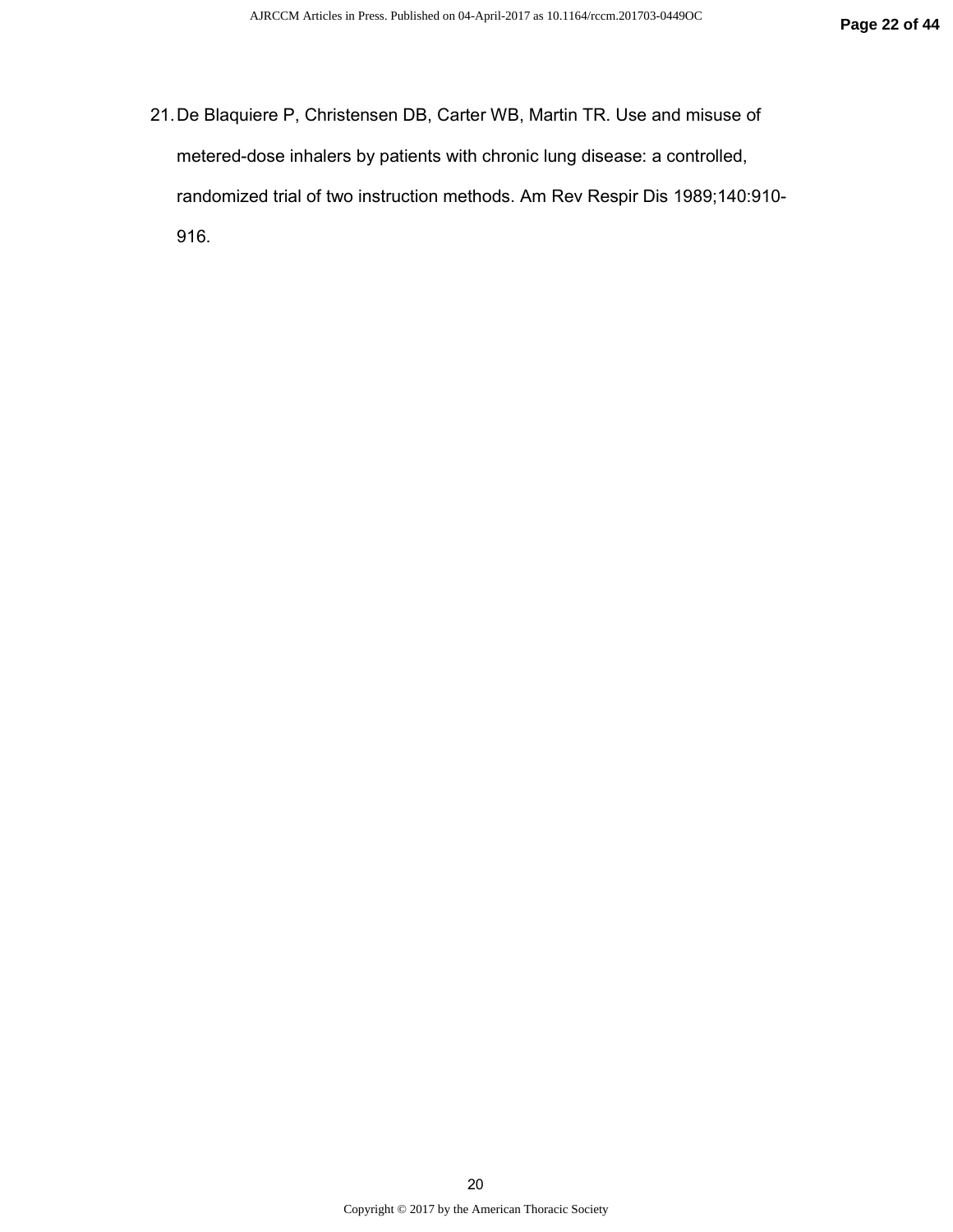#### **Figure Legends**

**Figure 1.** Mean change from baseline in trough FEV<sub>1</sub> over (A) 24 weeks (ITT population) and (*B*) 52 weeks (EXT population). The bars indicate 95% confidence intervals. BUD = budesonide; CI = confidence interval; EXT = extension;  $FEV_1 =$ forced expiratory volume in 1 second; FF = fluticasone furoate; FOR = formoterol;  $IT =$  intent-to-treat;  $LS =$  least squares;  $UMEC =$  umeclidinium;  $VI =$  vilanterol.

**Figure 2.** Mean change from baseline in 4-weekly E-RS total score (ITT population). The bars indicate 95% confidence intervals. BUD = budesonide; CI = confidence interval; E-RS = Evaluating Respiratory Symptoms; FF = fluticasone furoate; FOR = formoterol; ITT = intent-to-treat;  $LS$  = least squares; UMEC = umeclidinium;  $VI$  = vilanterol.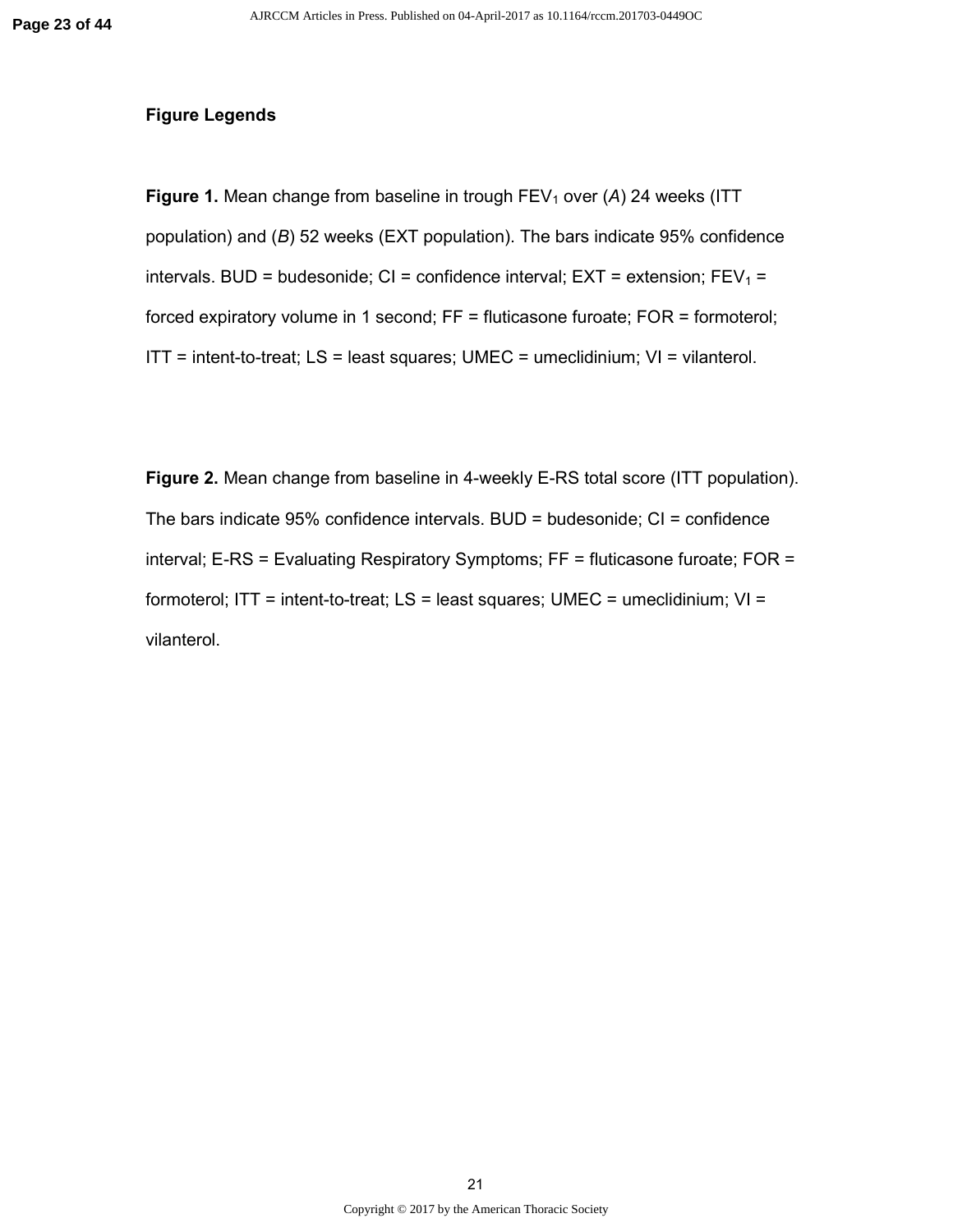# **Tables and Figures**

|                                                     | <b>ITT Population (24 Weeks)</b> |                |               |
|-----------------------------------------------------|----------------------------------|----------------|---------------|
|                                                     | <b>FF/UMEC/VI</b>                | <b>BUD/FOR</b> | <b>Total</b>  |
|                                                     | 100/62.5/25 µg                   | 400/12 µg      |               |
| <b>Characteristic</b>                               | $(n = 911)$                      | $(n = 899)$    | $(N = 1,810)$ |
| Age, yr                                             | 64.2 (8.56)                      | 63.7 (8.71)    | 63.9 (8.64)   |
| Female, n (%)                                       | 233 (26)                         | 236 (26)       | 469 (26)      |
| Current smokers, n (%)                              | 400 (44)                         | 394 (44)       | 794 (44)      |
| Smoking pack-years                                  | 39.5 (21.87)                     | 39.2 (22.15)   | 39.4 (22.00)  |
| Cardiovascular risk factors <sup>†</sup> , n $(\%)$ | 599 (66)                         | 602 (67)       | 1,201 (66)    |
| Moderate/severe COPD                                |                                  |                |               |
| exacerbation in previous 12                         |                                  |                |               |
| months, $n$ $%$                                     |                                  |                |               |
| $\mathbf 0$                                         | 313(34)                          | 317 (35)       | 630 (35)      |
| 1                                                   | 252 (28)                         | 253 (28)       | 505 (28)      |
| $\geq$ 2                                            | 346 (38)                         | 329 (37)       | 675 (37)      |
| History of pneumonia, n (%)                         | 87 (10)                          | 99 (11)        | 186 (10)      |
| $FEV1$ absolute, mL                                 | 1349 (0.46)                      | 1339 (0.48)    | 1344 (0.47)   |
| $FEV1$ predicted, %                                 | 45.5 (12.97)                     | 45.1 (13.64)   | 45.3 (13.30)  |
| <b>SGRQ Total score</b>                             | 51.8 (16.29)                     | 50.8 (16.73)   |               |
| E-RS: COPD                                          | 13.20 (5.828)                    | 12.97 (5.928)  |               |
|                                                     | <b>EXT Population (52 Weeks)</b> |                |               |
|                                                     | <b>FF/UMEC/VI</b>                | <b>BUD/FOR</b> | <b>Total</b>  |

Table 1. Patient Characteristics at Baseline (ITT and EXT Populations)\*

**100/62.5/25 µg**

**400/12 µg**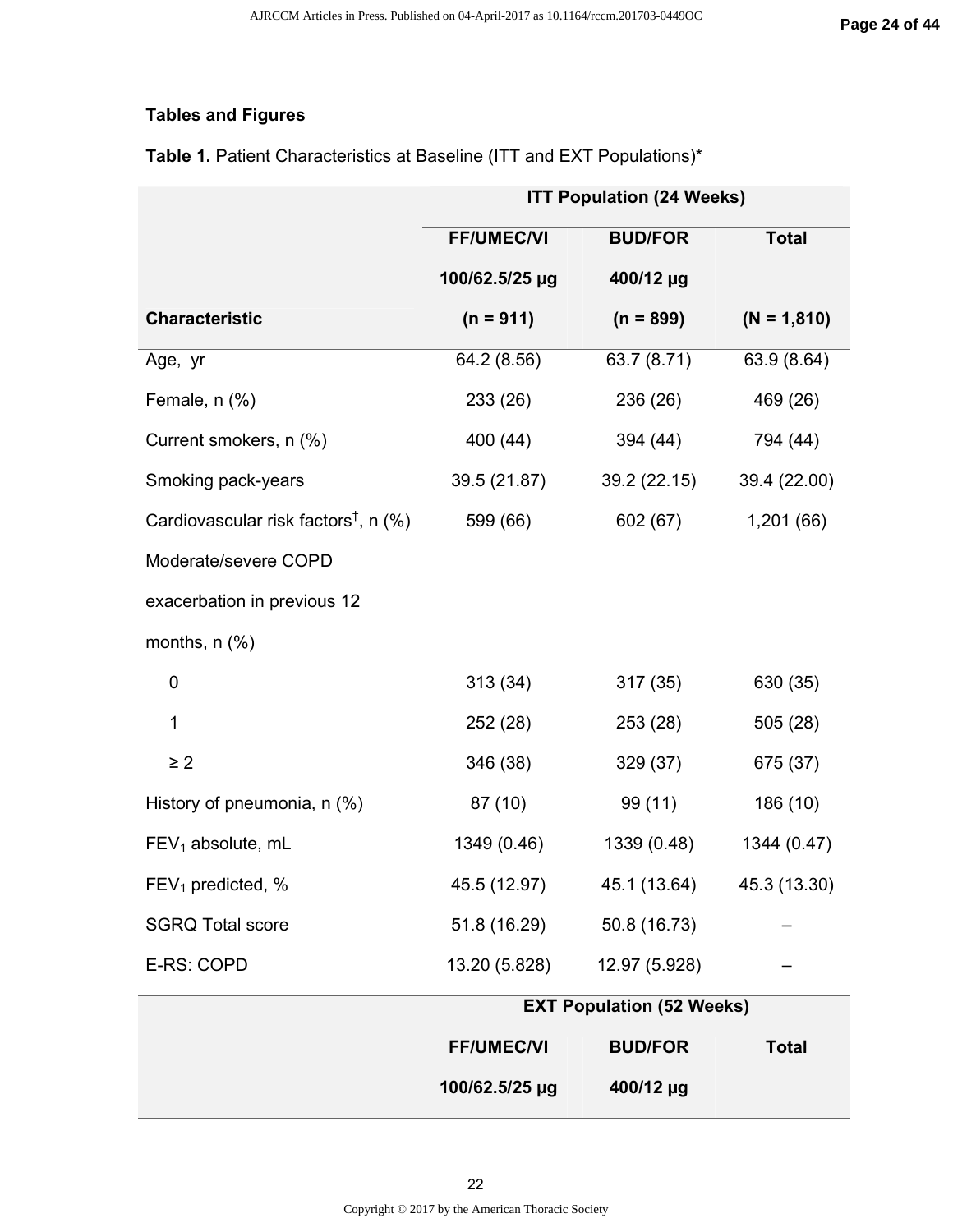|                                                     | $(n = 210)$   | $(n = 220)$   | $(N = 430)$  |
|-----------------------------------------------------|---------------|---------------|--------------|
| Age, yr                                             | 63.7 (7.76)   | 63.3 (8.43)   | 63.5 (8.10)  |
| Female, n (%)                                       | 53(25)        | 58 (26)       | 111(26)      |
| Current smokers, n (%)                              | 95 (45)       | 97 (44)       | 192 (45)     |
| Smoking pack-years                                  | 39.8 (19.92)  | 39.6 (23.12)  | 39.7 (21.59) |
| Cardiovascular risk factors <sup>†</sup> , n $(\%)$ | 144 (69)      | 152 (69)      | 296 (69)     |
| Moderate/severe COPD                                |               |               |              |
| exacerbation in previous 12                         |               |               |              |
| months, $n$ $%$                                     |               |               |              |
| $\mathbf 0$                                         | 62 (30)       | 72 (33)       | 134 (31)     |
| 1                                                   | 77 (37)       | 79 (36)       | 156 (36)     |
| $\geq$ 2                                            | 71 (34)       | 69 (31)       | 140 (33)     |
| History of pneumonia, $n$ (%)                       | 18(9)         | 20(9)         | 38(9)        |
| $FEV1$ absolute, mL                                 | 1425 (0.50)   | 1368 (0.51)   | 1396 (0.51)  |
| $FEV1$ predicted, %                                 | 47.1 (13.30)  | 45.4 (14.85)  | 46.2 (14.13) |
| <b>SGRQ Total score</b>                             | 53.0 (16.14)  | 50.8 (15.49)  |              |
| E-RS: COPD                                          | 13.54 (5.439) | 13.00 (5.576) |              |

*Definition of abbreviations:* BUD = budesonide; COPD = chronic obstructive

pulmonary disease; E-RS: COPD = Evaluating Respiratory Symptoms in COPD;

EXT = extension;  $FEV_1$  = forced expiratory volume in 1 second;  $FF =$  fluticasone

furoate; FOR = formoterol; ITT = intent-to-treat; SD = standard deviation; SGRQ = St

George's Respiratory Questionnaire; UMEC = umeclidinium; VI = vilanterol.

\*Data are mean (SD) unless otherwise stated.

†Cardiovascular risk factors included, but were not limited to, hypertension,

hypercholesterolemia, coronary heart disease, and diabetes mellitus.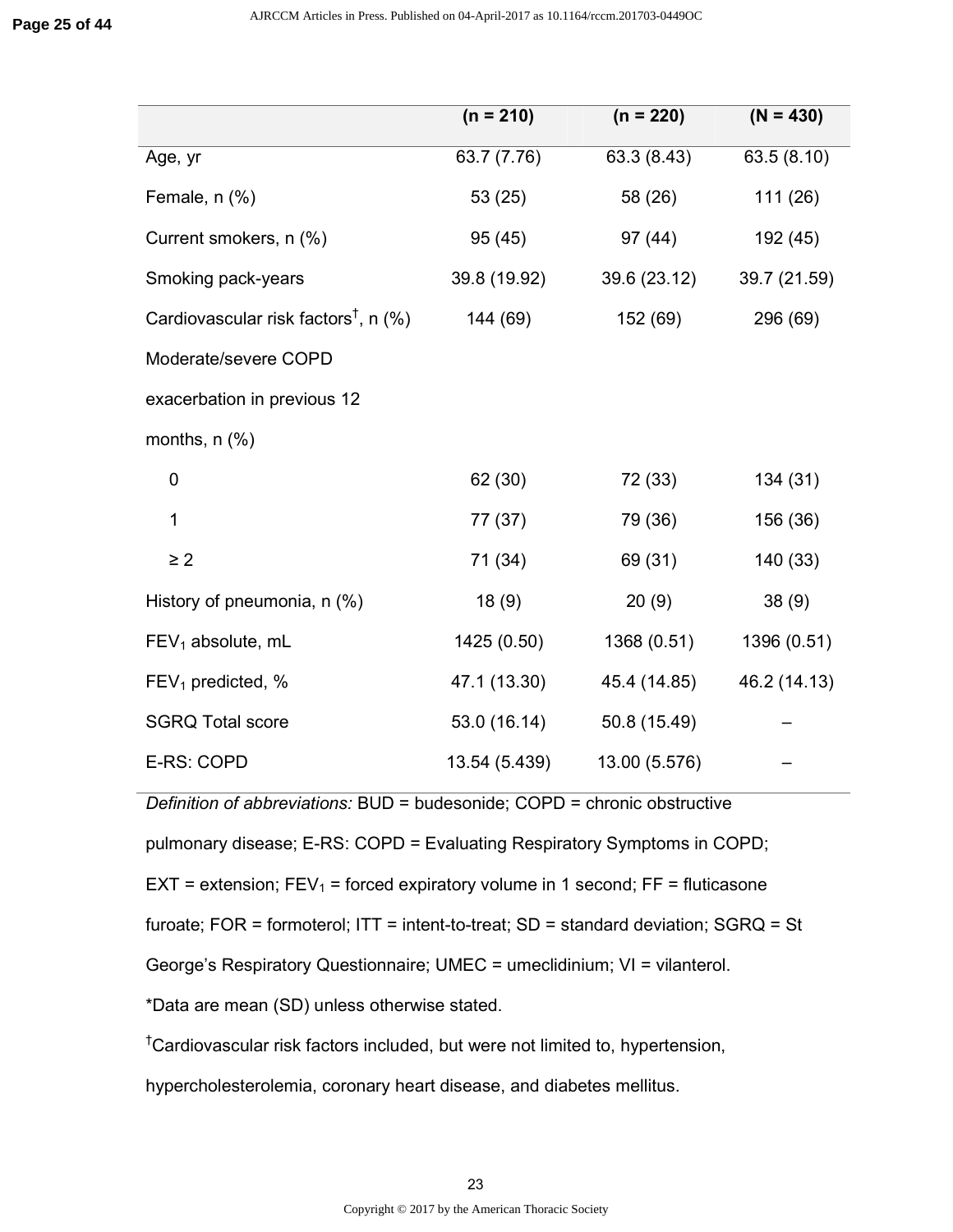|                                       | <b>ITT Population (24 Weeks)</b> |                |  |  |
|---------------------------------------|----------------------------------|----------------|--|--|
|                                       | <b>FF/UMEC/VI</b>                | <b>BUD/FOR</b> |  |  |
|                                       | 100/62.5/25 µg                   | 400/12 µg      |  |  |
|                                       | $(n = 911)$                      | $(n = 899)$    |  |  |
| Trough FEV <sub>1</sub> , mL          |                                  |                |  |  |
| LS mean at Week 24                    | 1,418                            | 1,247          |  |  |
| 95% CI                                | 1,401,1,434                      | 1,230,1,263    |  |  |
| LS mean change from                   |                                  |                |  |  |
| baseline                              | 142                              | $-29$          |  |  |
| 95% CI                                | $-46,-13$<br>126,158             |                |  |  |
| FF/UMEC/VI vs. BUD/FOR                |                                  |                |  |  |
| difference (95% CI)                   | 171 (148,194)                    |                |  |  |
| P-value                               | < 0.001                          |                |  |  |
| Proportion of trough FEV <sub>1</sub> |                                  |                |  |  |
| responders*, n                        | 907<br>892                       |                |  |  |
| Responders, % (n)                     | 50 (453)<br>21 (184)             |                |  |  |
| FF/UMEC/VI vs. BUD/FOR                |                                  |                |  |  |
| OR (95% CI)                           | 4.03 (3.27,4.97)                 |                |  |  |
| P-value                               | < 0.001                          |                |  |  |
| Change from baseline in               |                                  |                |  |  |
| <b>SGRQ Total score, n</b>            | 846                              | 791            |  |  |

# Table 2. Trough FEV<sub>1</sub> and SGRQ Responses (ITT and EXT Populations)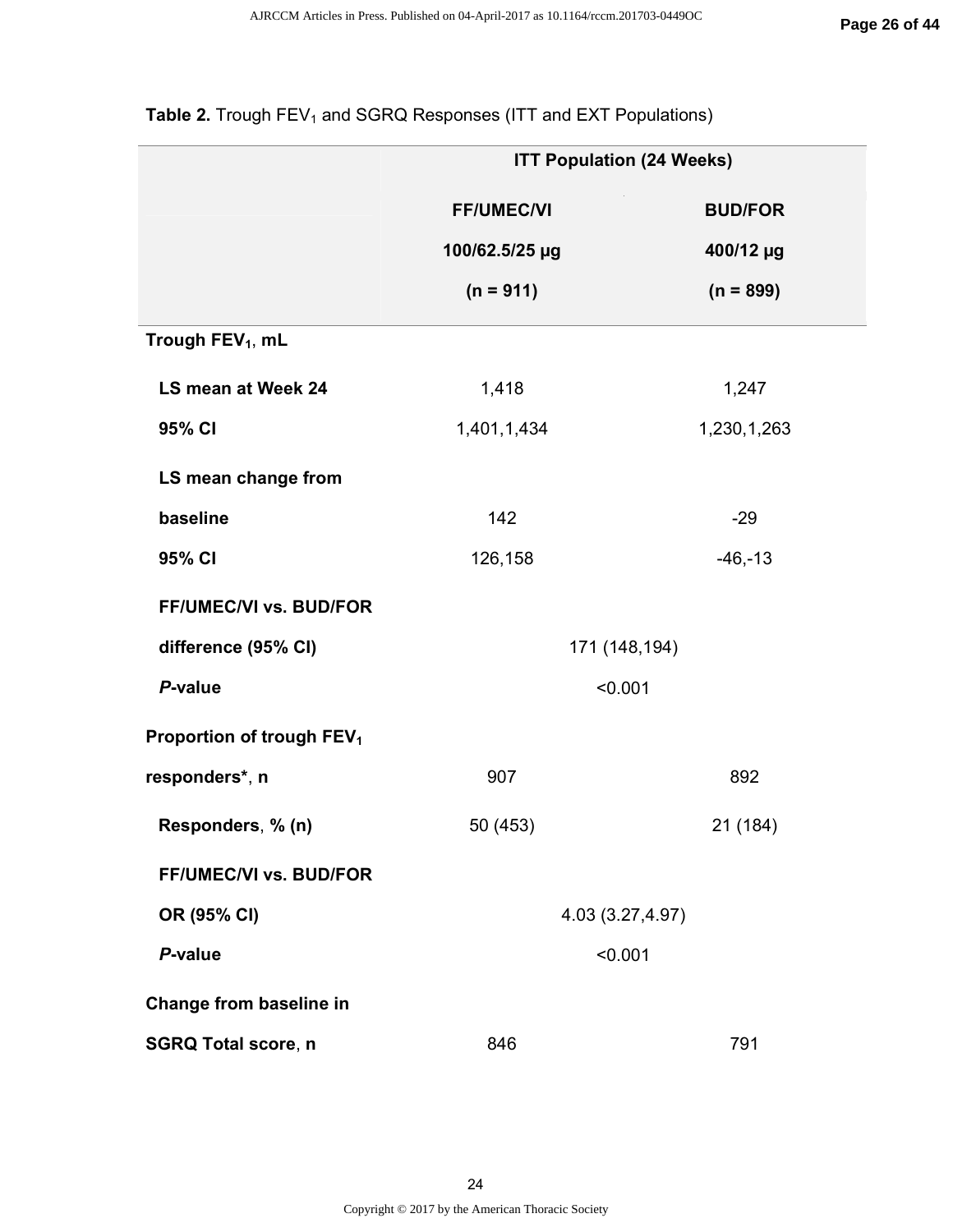| LS mean at Week 24                    | 44.7        | 46.9                             |
|---------------------------------------|-------------|----------------------------------|
| 95% CI                                | 43.8,45.5   | 46.0,47.8                        |
| LS mean change                        | $-6.6$      | $-4.3$                           |
| 95% CI                                | $-7.4,-5.7$ | $-5.2,-3.4$                      |
| <b>FF/UMEC/VI vs. BUD/FOR</b>         |             |                                  |
| difference (95% CI)                   |             | $-2.2$ $(-3.5,-1.0)$             |
| P-value                               |             | < 0.001                          |
| Proportion of responders $^\dagger$ , |             |                                  |
| n                                     | 904         | 893                              |
| Responders, n (%)                     | 448 (50)    | 368 (41)                         |
| FF/UMEC/VI vs. BUD/FOR                |             |                                  |
| OR (95% CI)                           |             | 1.41(1.16, 1.70)                 |
| P-value                               |             | < 0.001                          |
|                                       |             | <b>EXT Population (52 Weeks)</b> |

|                     | $LN$ . Population (52 moons) |                |  |
|---------------------|------------------------------|----------------|--|
|                     | <b>FF/UMEC/VI</b>            | <b>BUD/FOR</b> |  |
|                     | 100/62.5/25 µg               | 400/12 µg      |  |
|                     | $(n = 210)$                  | $(n = 220)$    |  |
| Trough $FEV_1$ , mL |                              |                |  |
| LS mean at Week 52  | 1,429                        | 1,250          |  |
| 95% CI              | 1,216,1,284<br>1,395,1,462   |                |  |

**LS mean change from**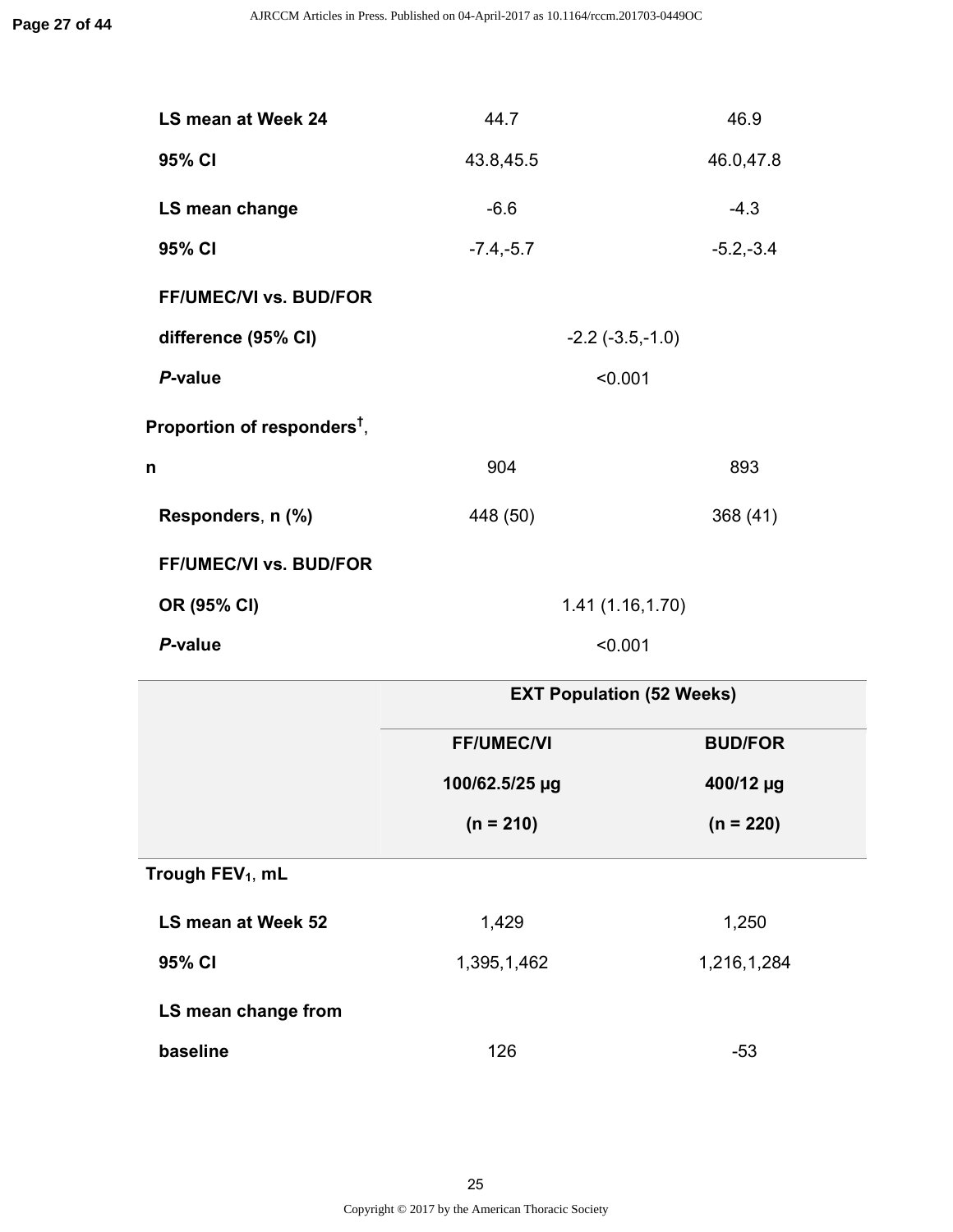| 95% CI                                  | 92,159      | $-87, -20$           |
|-----------------------------------------|-------------|----------------------|
| <b>FF/UMEC/VI vs. BUD/FOR</b>           |             |                      |
| difference (95% CI)                     |             | 179 (131,226)        |
| P-value                                 |             | < 0.001              |
| Proportion of trough FEV <sub>1</sub>   |             |                      |
| responders*, n                          |             |                      |
| Responders, % (n)                       | 46 (96)     | 16 (34)              |
| <b>FF/UMEC/VI vs. BUD/FOR</b>           |             |                      |
| OR (95% CI)                             |             | 4.79 (3.02,7.61)     |
| P-value                                 |             | < 0.001              |
| Change from baseline in                 | 182         | 174                  |
| <b>SGRQ Total score, n</b>              |             |                      |
| LS mean at Week 52                      | 47.3        | 50.0                 |
| 95% CI                                  | 45.3,49.3   | 48.0,52.0            |
| LS mean change                          | $-4.6$      | $-1.9$               |
| 95% CI                                  | $-6.5,-2.6$ | $-3.9, 0.1$          |
| FF/UMEC/VI vs. BUD/FOR                  |             |                      |
| difference (95% CI)                     |             | $-2.7$ $(-5.5, 0.2)$ |
| P-value                                 |             | 0.065                |
| Proportion of responders <sup>t</sup> , | 209         | 219                  |
| n                                       |             |                      |
| Responders, n (%)                       | 91(44)      | 73 (33)              |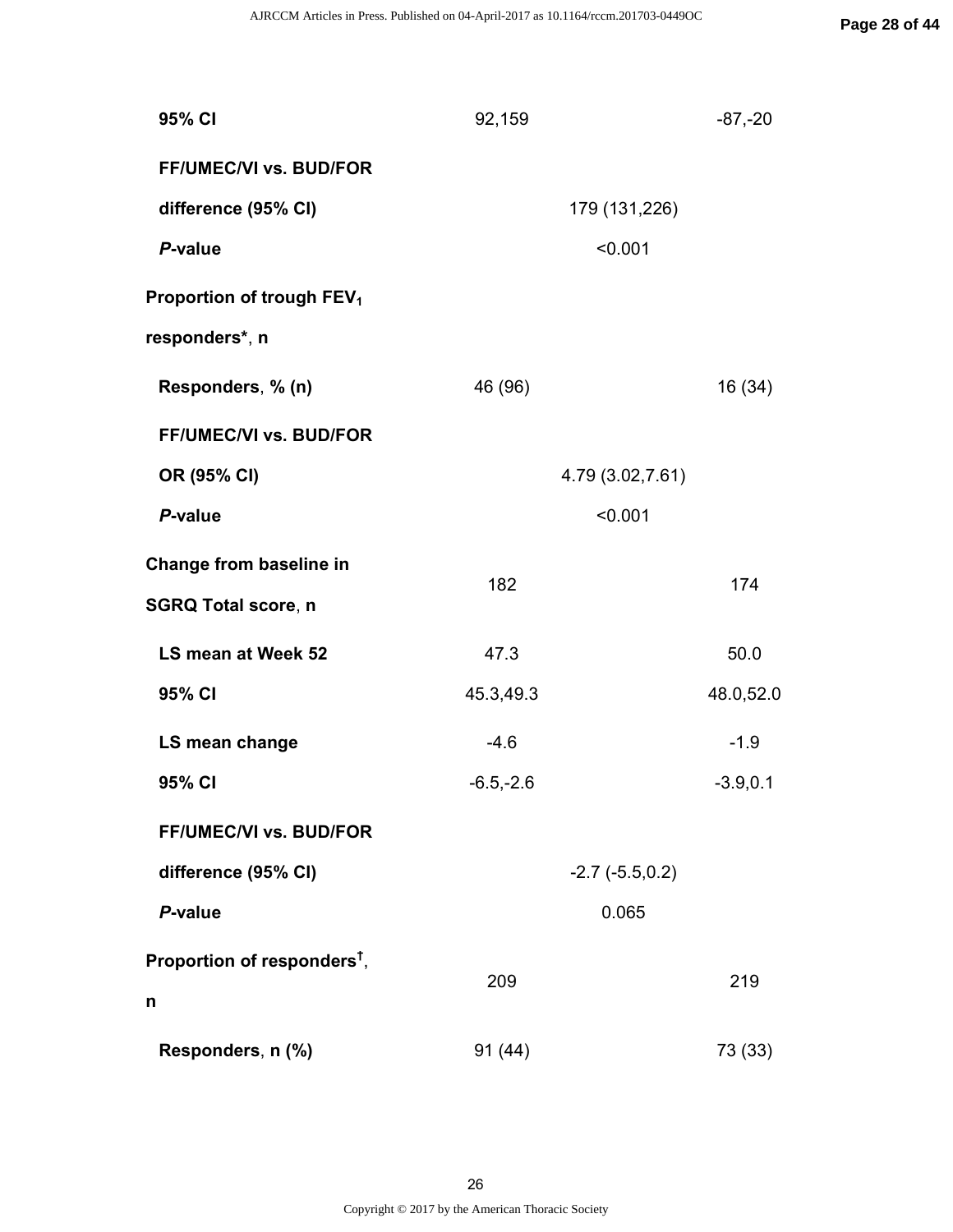| <b>FF/UMEC/VI vs. BUD/FOR</b>                                                          |                                                                                    |  |  |
|----------------------------------------------------------------------------------------|------------------------------------------------------------------------------------|--|--|
| OR (95% CI)                                                                            | 1.50(1.01, 2.24)                                                                   |  |  |
| P-value                                                                                | 0.046                                                                              |  |  |
| Definition of abbreviations: BUD = budesonide; CI = confidence interval; EXT =         |                                                                                    |  |  |
| extension; $FEV_1$ = forced expiratory volume in 1 second; $FF$ = fluticasone furoate; |                                                                                    |  |  |
|                                                                                        | FOR = formoterol; ITT = intent-to-treat; LS = least squares; OR = odds ratio; SGRQ |  |  |
|                                                                                        |                                                                                    |  |  |

= St George's Respiratory Questionnaire; UMEC = umeclidinium; VI = vilanterol.

\*Response was defined as a trough  $FEV_1$  of  $\geq 100$  mL above baseline.

†Response was defined as an SGRQ Total score change of ≥ 4 units below baseline.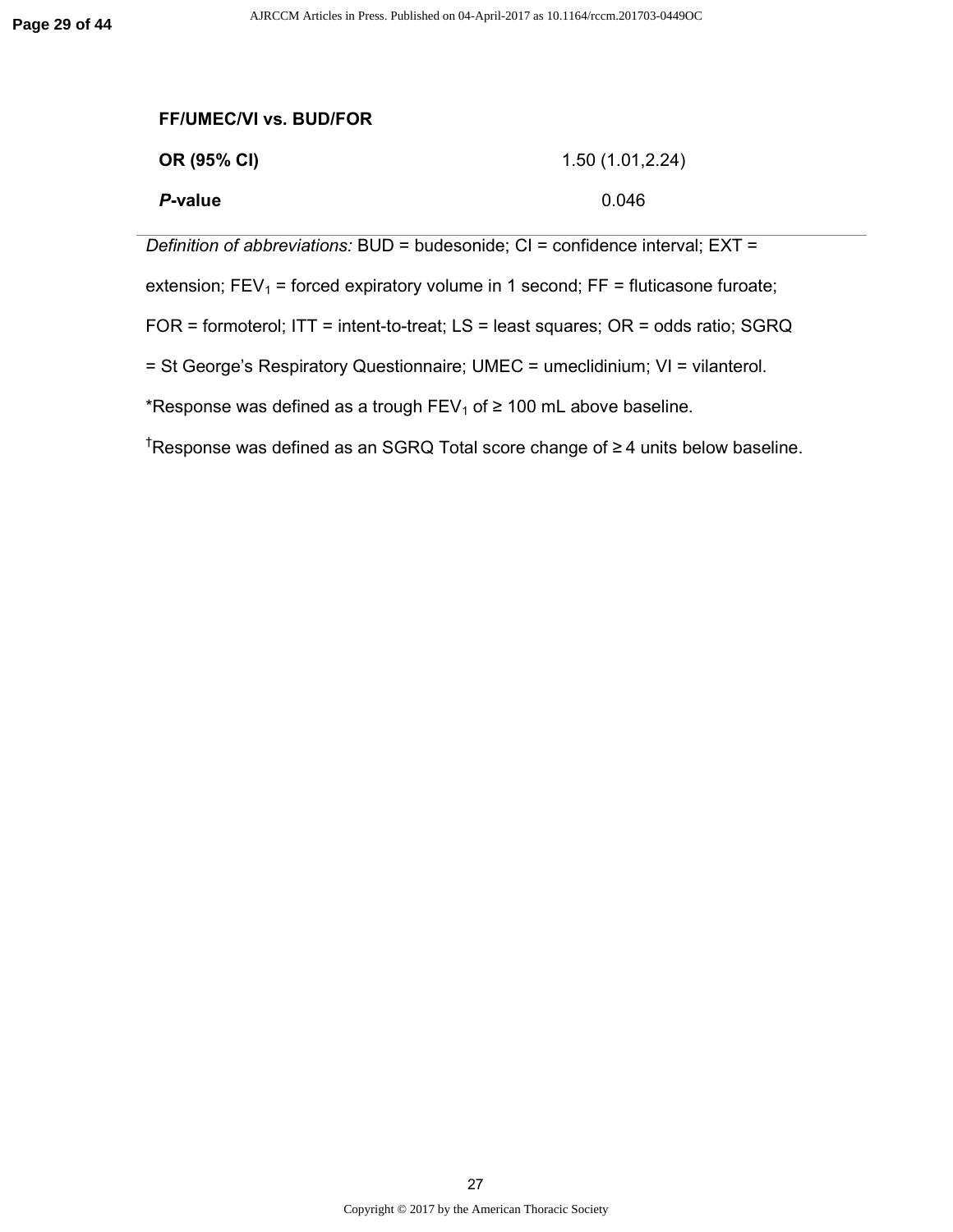|                                                                                     | Up to 24 Weeks              |                | Up to 52 Weeks             |                |
|-------------------------------------------------------------------------------------|-----------------------------|----------------|----------------------------|----------------|
| <b>Annual Rate of</b>                                                               | <b>FF/UMEC/VI</b>           | <b>BUD/FOR</b> | <b>FF/UMEC/VI</b>          | <b>BUD/FOR</b> |
| <b>COPD</b>                                                                         | 100/62.5/25 µg              | 400/12 µg      | 100/62.5/25 µg             | 400/12 µg      |
| <b>Exacerbations</b>                                                                | $(n = 911)$                 | $(n = 899)$    | $(n = 210)$                | $(n = 220)$    |
| Population, n                                                                       | 907                         | 892            | 210                        | 219            |
| Moderate and severe exacerbations                                                   |                             |                |                            |                |
| Mean rate                                                                           | 0.22                        | 0.34           | 0.20                       | 0.36           |
| Ratio (95% CI);                                                                     |                             |                |                            |                |
| $P$ -value                                                                          | 0.65(0.49, 0.86); 0.002     |                | $0.56$ (0.37, 0.85); 0.006 |                |
| Reduction in                                                                        |                             |                |                            |                |
| rate, % (95%                                                                        | 35(14,51)                   |                | 44 (15,63)                 |                |
| $CI$ )                                                                              |                             |                |                            |                |
| Mild, moderate, and severe exacerbations                                            |                             |                |                            |                |
| Mean rate                                                                           | 0.25                        | 0.39           | 0.22                       | 0.40           |
| Ratio (95% CI);                                                                     | $0.65(0.50, 0.84);$ < 0.001 |                | 0.55(0.37, 0.81); 0.003    |                |
| $P$ -value                                                                          |                             |                |                            |                |
| Reduction in                                                                        |                             |                |                            |                |
| rate, % (95%                                                                        | 35 (16,50)                  |                | 45 (19,63)                 |                |
| $CI$ )                                                                              |                             |                |                            |                |
| Definition of abbreviations: $BUD =$ budesonide: $Cl =$ confidence interval: COPD = |                             |                |                            |                |

#### **Table 3.** Annual Exacerbation Rates (ITT and EXT Populations)

*diabbreviations: BUD = budesonide; CI = confidence interval; CC* chronic obstructive pulmonary disease; EXT = extension; FF = fluticasone furoate; FOR = formoterol; ITT = intent-to-treat; UMEC = umeclidinium; VI = vilanterol. Ratios and *P*-values are calculated for FF/UMEC/VI vs. BUD/FOR.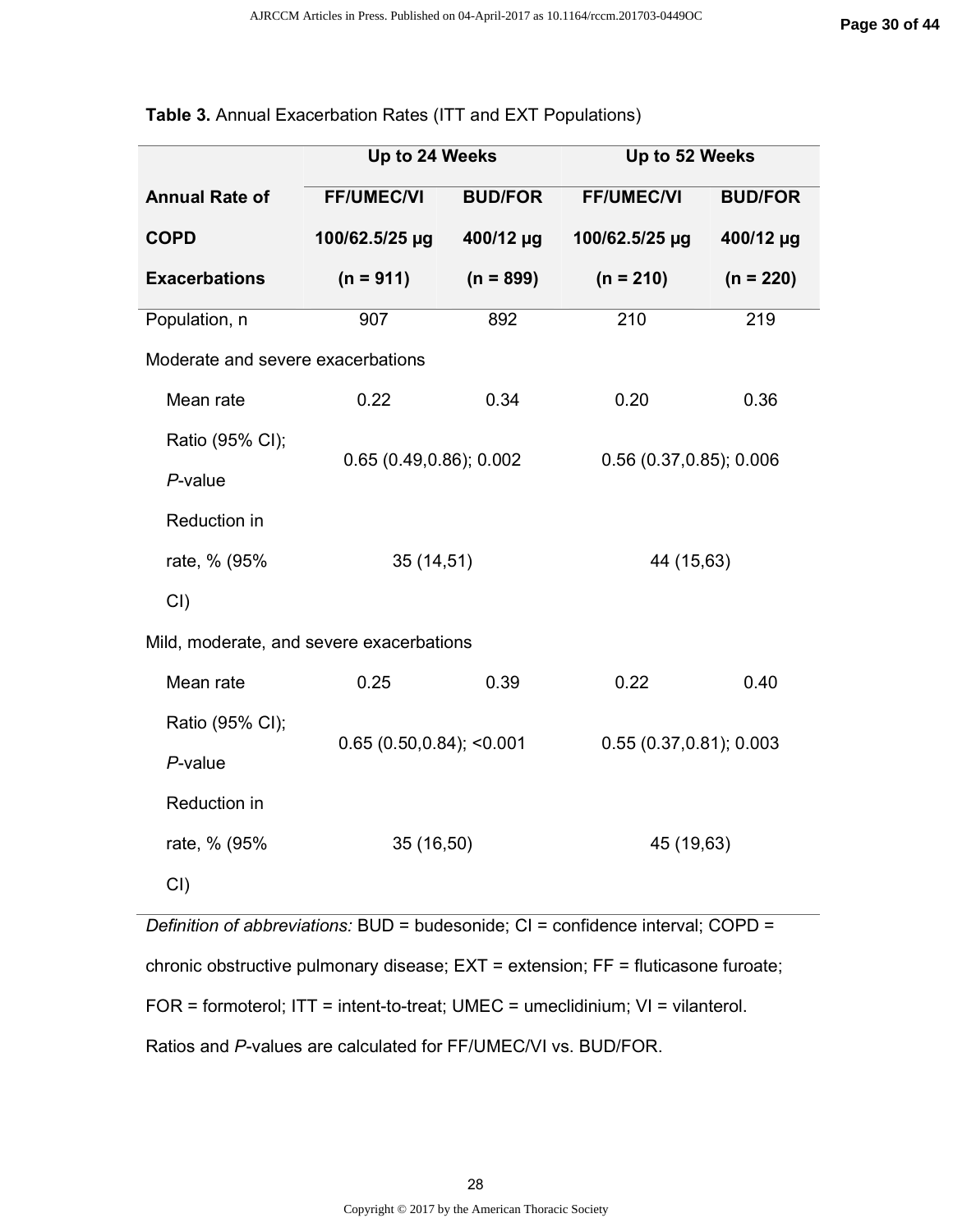# **Table 4.** Adverse Events and Adverse Events of Special Interest (ITT and EXT

Populations)

|                                           | <b>ITT Population</b> |                | <b>EXT Population</b> |                |
|-------------------------------------------|-----------------------|----------------|-----------------------|----------------|
| <b>Adverse Events</b>                     | (24 Weeks)            |                | (52 Weeks)            |                |
| Occurring in $\geq 2\%$ of                | <b>FF/UMEC/VI</b>     | <b>BUD/FOR</b> | <b>FF/UMEC/VI</b>     | <b>BUD/FOR</b> |
| <b>Patients in Either</b>                 | 100/62.5/25 µg        | 400/12 µg      | 100/62.5/25 µg        | 400/12 µg      |
| Population, n (%)                         | $(n = 911)$           | $(n = 899)$    | $(n = 210)$           | $(n = 220)$    |
| Nasopharyngitis                           | 64 (7)                | 43(5)          | 23(11)                | 22(10)         |
| Headache                                  | 44 (5)                | 53(6)          | 17(8)                 | 22(10)         |
| <b>URTI</b>                               | 20(2)                 | 19(2)          | 6(3)                  | 10(5)          |
| <b>COPD</b>                               | 15(2)                 | 23(3)          | 5(2)                  | 22(10)         |
| Back pain                                 | 19(2)                 | 18(2)          | 4(2)                  | 5(2)           |
| Arthralgia                                | 17(2)                 | 13(1)          | 5(2)                  | 6(3)           |
| Pneumonia                                 | 19(2)                 | 7 (< 1)        | 4(2)                  | 4(2)           |
| Pharyngitis                               | 15(2)                 | 9(1)           | 5(2)                  | 1(51)          |
| Oropharyngeal pain                        | 9 (< 1)               | 10(1)          | 6(3)                  | 1(51)          |
| <b>Dizziness</b>                          |                       |                | 1(51)                 | 6(3)           |
| <b>Blood pressure</b>                     |                       |                |                       |                |
| increased                                 | 4 (< 1)               | 8 (< 1)        | 0                     | 4(2)           |
| Dyspnea                                   |                       |                | 0                     | 4(2)           |
| Vertigo                                   |                       |                | 0                     | 4(2)           |
| <b>Adverse Events of Special Interest</b> |                       |                |                       |                |
| Cardiovascular effects                    | 39(4.3)               | 47 (5.2)       | 18(8.6)               | 22 (10.0)      |
| Pneumonia                                 | 20(2.2)               | 7(0.8)         | 4(1.9)                | 4(1.8)         |
| Local steroid effects*                    | 19(2.1)               | 24(2.7)        | 8(3.8)                | 7(3.2)         |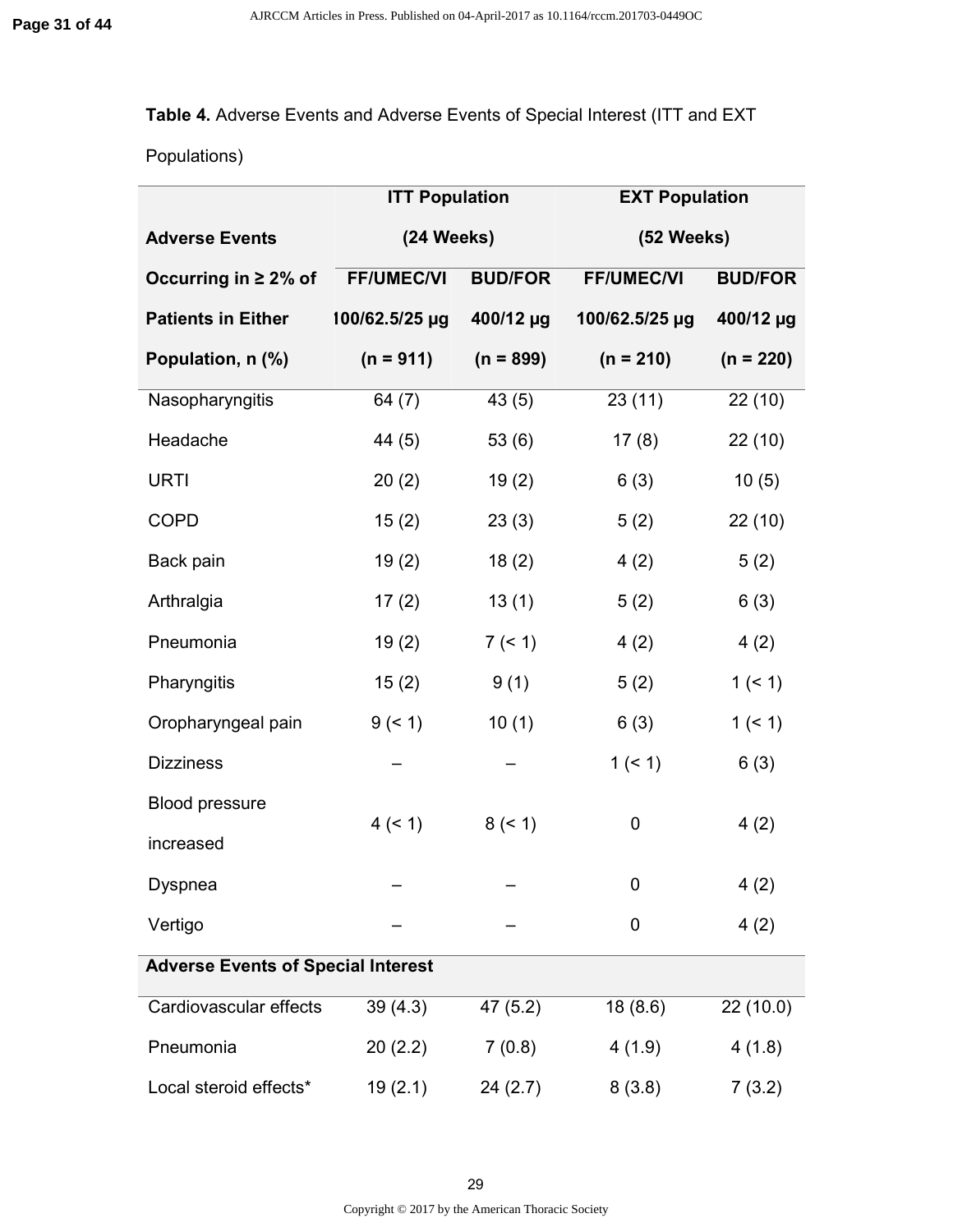| Anticholinergic        | 16(1.8)     | 17(1.9) | 4(1.9) | 12(5.5) |
|------------------------|-------------|---------|--------|---------|
| syndrome*              |             |         |        |         |
| Hypersensitivity       | 10(1.1)     | 10(1.1) | 3(1.4) | 1(0.5)  |
| Hyperglycemia/         | 5(0.5)      | 4(0.4)  | 0      | 4(1.8)  |
| diabetes**             |             |         |        |         |
| Decreased bone         | 4(0.4)      | 6(0.7)  | 1(0.5) | 1(0.5)  |
| mineral density        |             |         |        |         |
| <b>LRTI</b> (excluding | 3(0.3)      | 4(0.4)  | 1(0.5) | 0       |
| pneumonia)             |             |         |        |         |
| Ocular effects*        | 1(0.1)      | 4(0.4)  |        |         |
| Urinary retention      | 1(0.1)      | 0       |        |         |
| Asthma/                | $\mathbf 0$ |         |        |         |
| bronchospasm           |             | 1(0.1)  |        |         |

*Definition of abbreviations:* BUD = budesonide; COPD = chronic obstructive pulmonary disease; EXT = extension; FF = fluticasone furoate; FOR = formoterol; ITT = intent-to-treat; LRTI = lower respiratory tract infection; UMEC = umeclidinium; URTI = upper respiratory tract infection; VI = vilanterol. \*These terms are derived from the Standardized Medical Dictionary for Regulatory Activities (MedDRA). \*\*New-onset diabetes.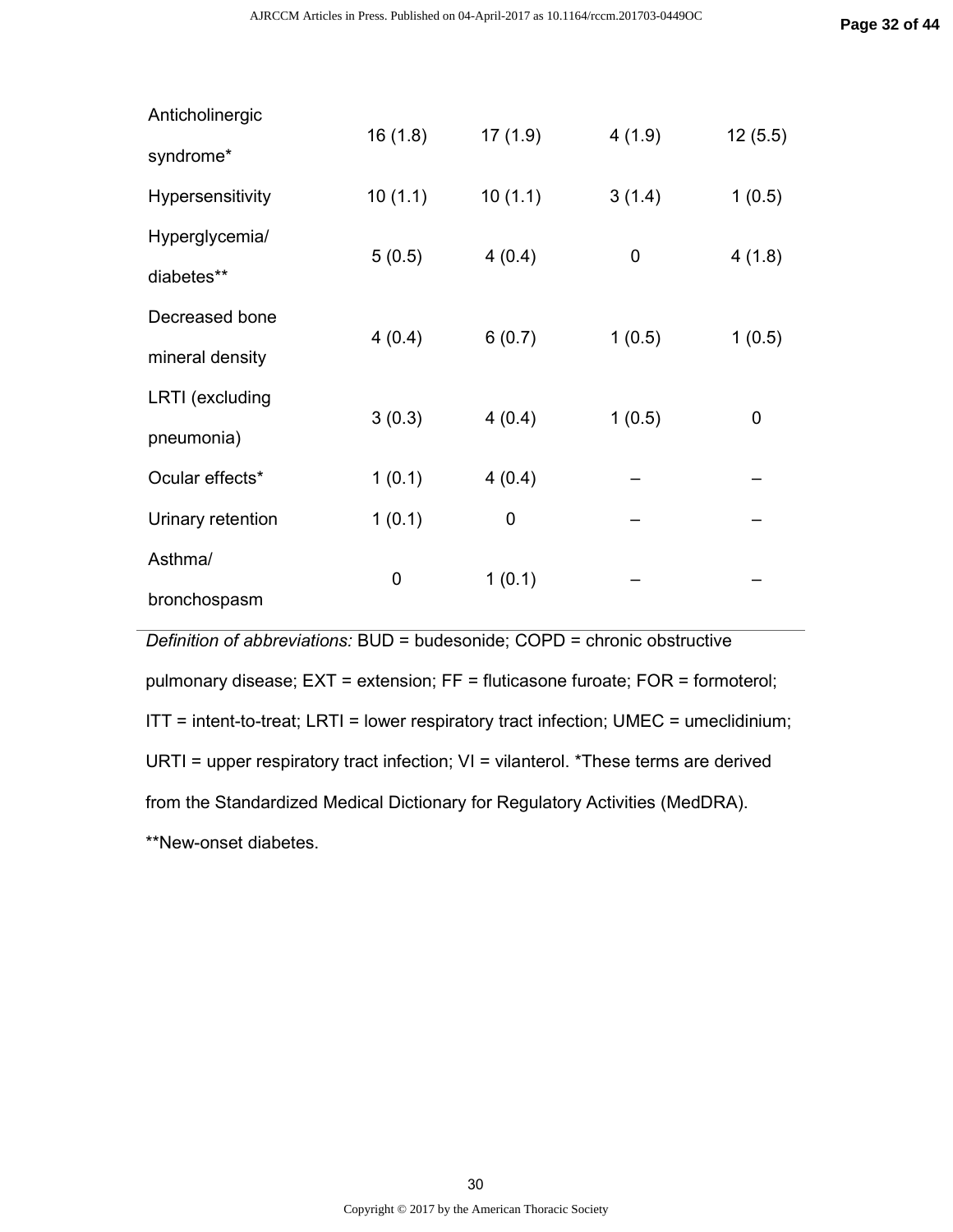

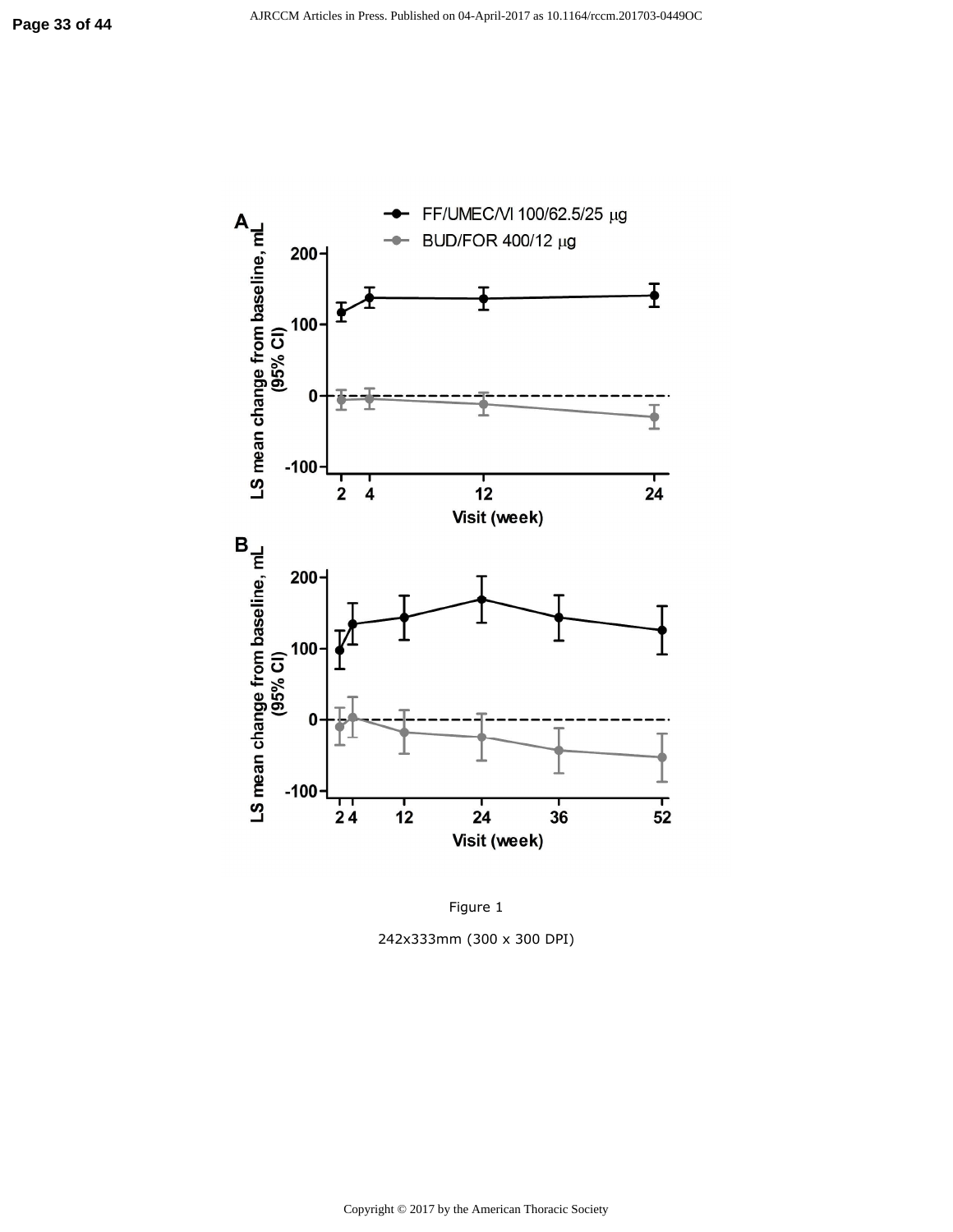

Figure 2 79x57mm (300 x 300 DPI)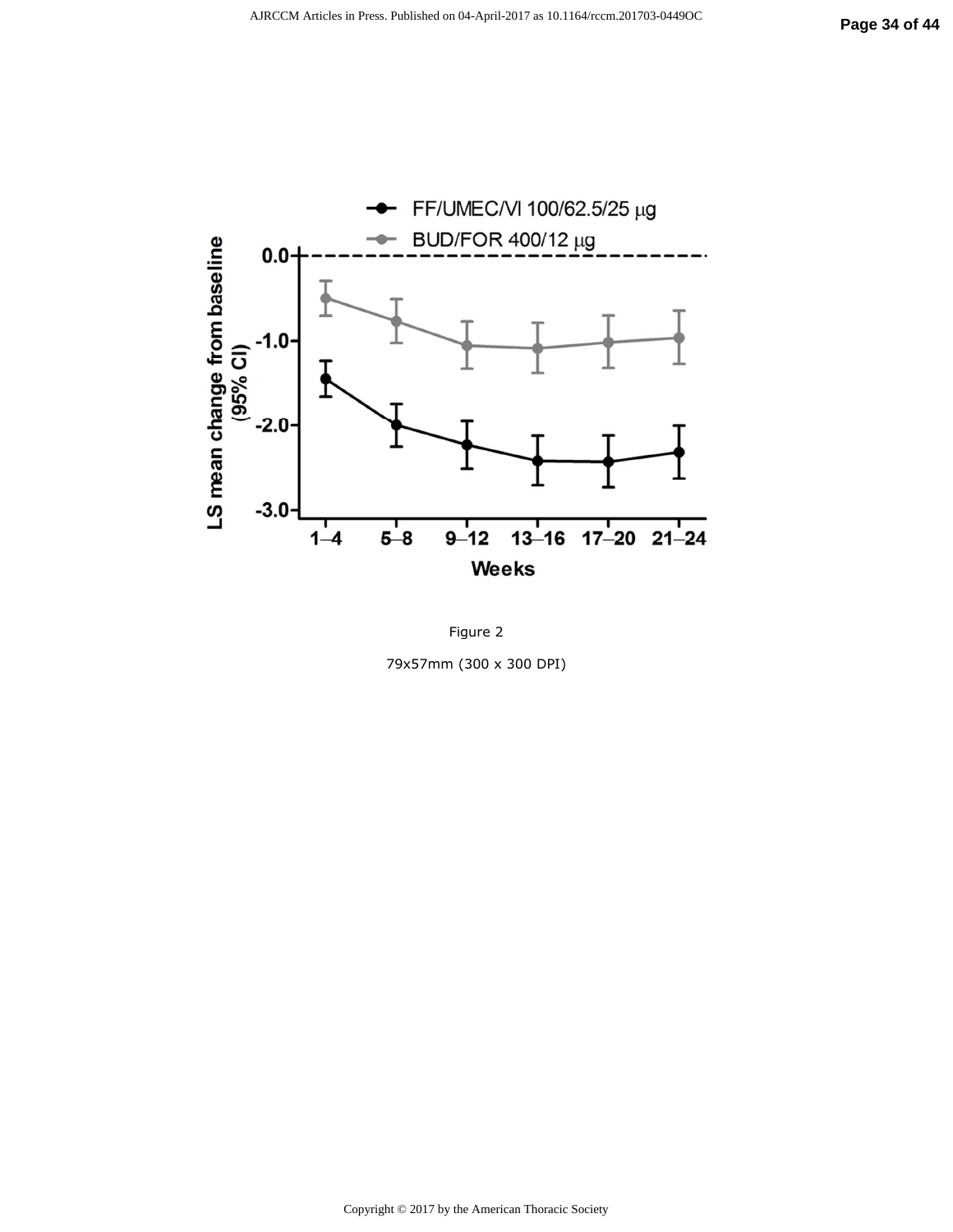# **FULFIL Trial: Once-Daily Triple Therapy in Patients with Chronic Obstructive Pulmonary Disease**

David A. Lipson, Helen Barnacle, Ruby Birk, Noushin Brealey, Nicholas Locantore,

David A. Lomas, Andrea Ludwig-Sengpiel, Rajat Mohindra, Maggie Tabberer,

Chang-Qing Zhu, and Steven J. Pascoe

Online Data Supplement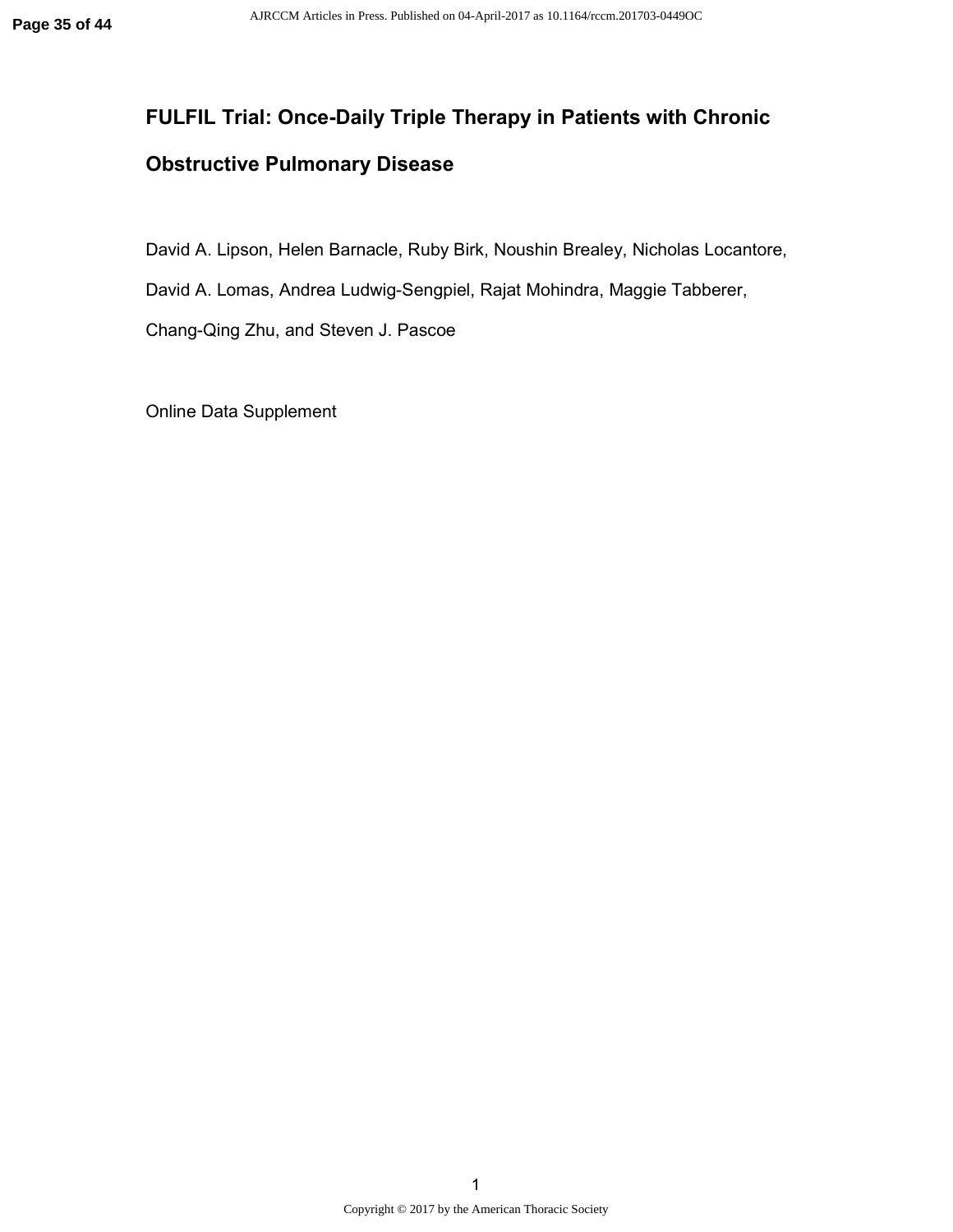#### **Methods**

#### **Patients**

Patients were enrolled from approximately 200 study centers globally. Additional criteria for excluding patients from the FULFIL study were: chronic obstructive pulmonary disease (COPD) caused by  $\alpha_1$ -antitrypsin deficiency, other significant respiratory disorders, lung resection within 12 months of screening, or other clinically significant diseases. Patients who had pneumonia or severe COPD exacerbations were excluded if the events had not resolved within 14 days of screening. Patients with a respiratory tract infection that had not resolved within 7 days of screening, an abnormal chest X-ray, or an abnormal and clinically significant 12-lead electrocardiogram (ECG) finding were also excluded.

Patients were randomized using the interactive voice recognition system (Registration and Medication Ordering System [RAMOS]), stratified by smoking status.

#### **Efficacy Assessments**

COPD exacerbations were defined as: mild (self-managed by the patient by increasing rescue medication use); moderate (required treatment with oral/systemic corticosteroids and/or antibiotics, without hospitalization); or severe (required inpatient hospitalization).

Daily symptoms were recorded in electronic diaries (eDiaries). The eDiary alerted the patient to contact their investigator if they had worsening symptoms over three consecutive days, and the patients were instructed to contact their investigator if they received this alert. Investigators also received an alert. Data were automatically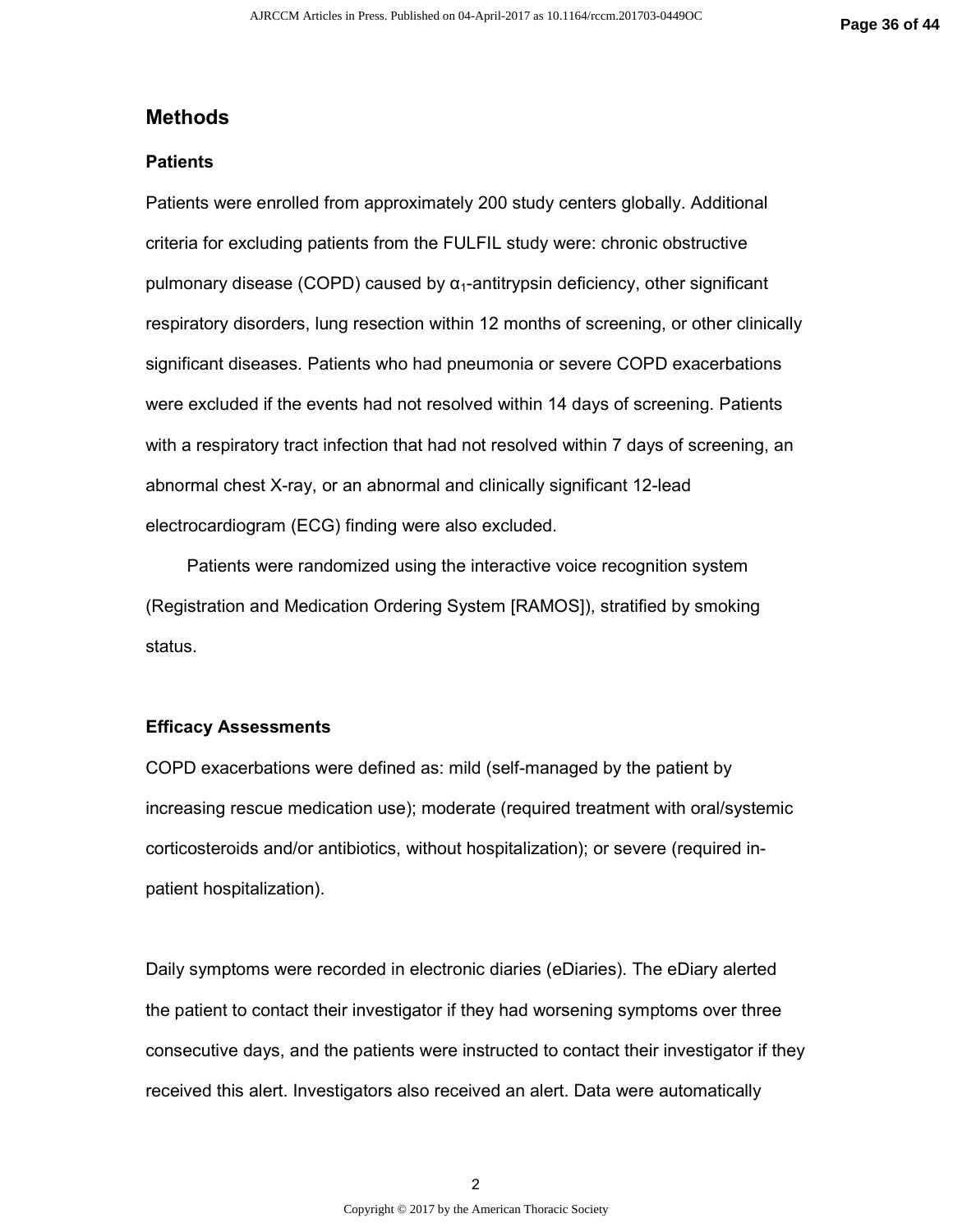downloaded from the eDiary and transferred to a portal that could be accessed by the investigators. An interaction between the patient and the investigator was required to allow a physician to determine whether changes in symptoms were simply normal variation in the disease, or necessitated further therapy. Thus, the diagnosis of an exacerbation required clinical judgment combined with reported symptoms, mimicking clinical practice.

#### **Safety Assessments**

Patients recorded adverse events (AEs) and any medications using a diary worksheet and details were transcribed to the electronic case report form. ECG measurements, vital signs, and hematology and clinical chemistry parameters were recorded. COPD exacerbations were an expected disease-related outcome; thus, they were not recorded as an AE, unless they met the definition of a serious adverse event (SAE). All SAEs reported during the study were adjudicated by an independent clinical endpoint committee. Adverse events of special interest were defined *a priori* to evaluate potential AEs typically associated with the pharmacologic classes of inhaled corticosteroids, long-acting muscarinic antagonist, and long-acting  $\beta_2$ -agonist (Table E1).

#### **Statistical Analyses**

Based on the co-primary endpoints and previous experience with the drugs, sample size was calculated to be 688 patients per treatment group, which provided at least 90% power to detect a between-treatment difference of 80 mL for trough forced expiratory volume in 1 second, assuming a standard deviation (SD) of 240 mL, and 2.5 units for St George's Respiratory Questionnaire Total score, assuming an SD of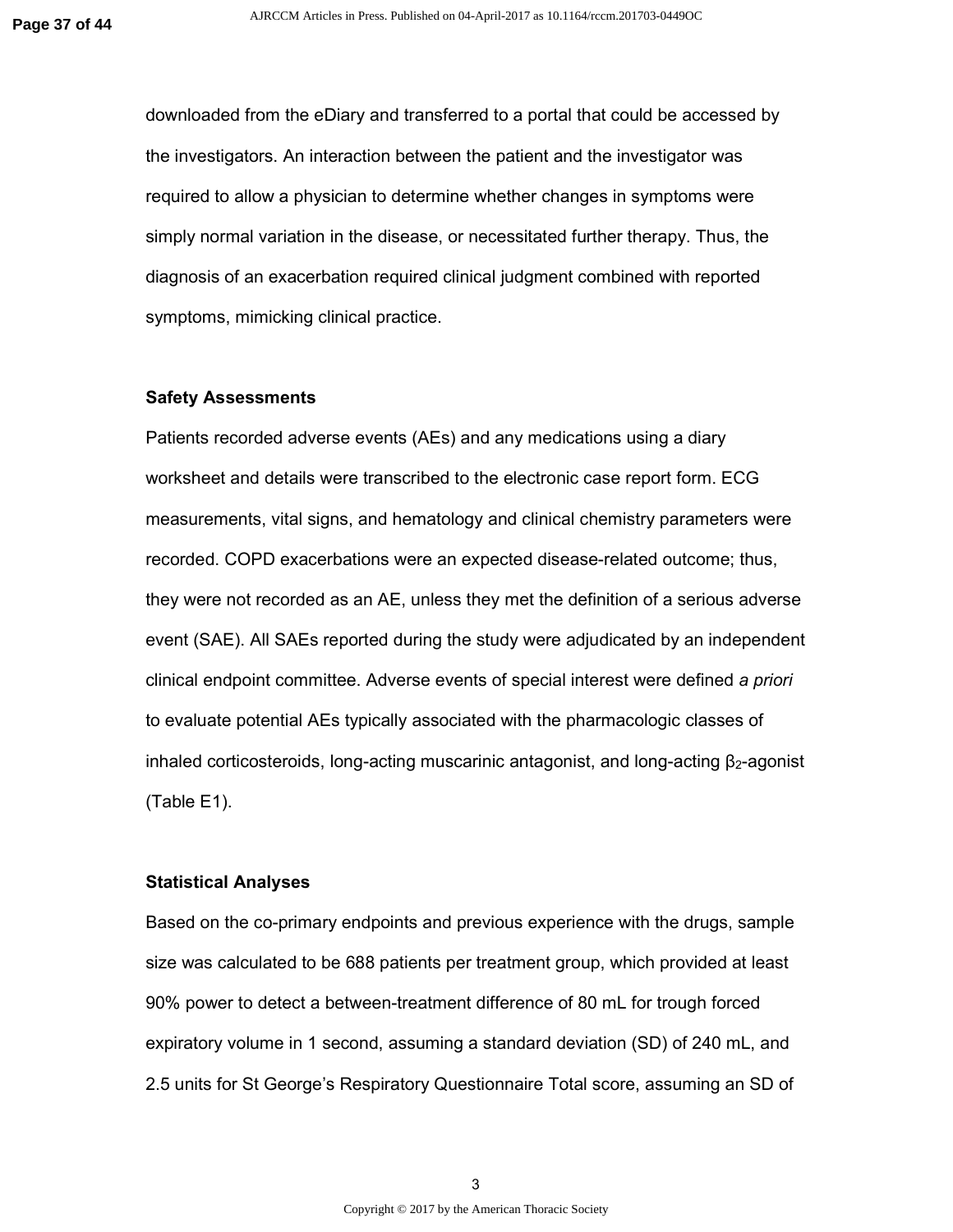12 units, at 24 weeks at the 1% significance level. It was estimated that 30% of patients would discontinue treatment without being assessed at Week 24 and therefore 900 randomized patients were required for each treatment group.

Covariates used in the analysis of the co-primary endpoints included treatment group, smoking status, geographical region, visit, baseline value, and baseline-byvisit and treatment group-by-visit interactions.

Least squares (LS) means and LS mean change from baseline with standard errors and 95% confidence intervals were calculated. The number of on-treatment moderate/severe exacerbations and the number of mild/moderate/severe exacerbations were analyzed using a generalized linear model assuming a negative binomial distribution. Average scores for the Evaluating Respiratory Symptoms in COPD over 4-week intervals were analyzed using mixed model repeated measures. Secondary and other efficacy analyses were not adjusted for multiplicity.

#### **Results**

#### **Safety Analyses**

Drug-related AEs (assessed by the investigator) were reported by 5% of patients in the intent-to-treat population, with no single event occurring in more than 1% of patients in either group. Drug-related SAEs occurred in < 1% of patients and there were no drug-related deaths.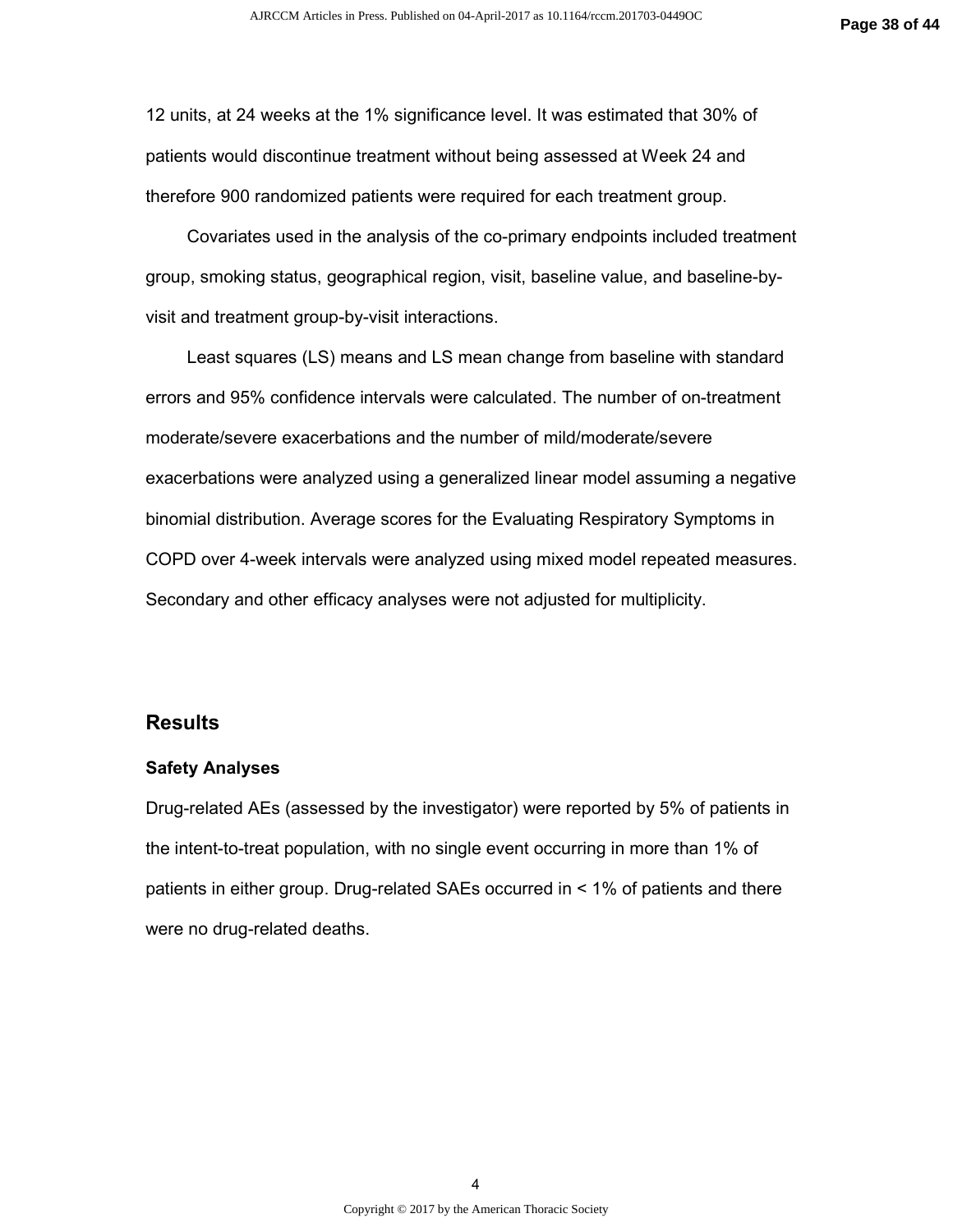# **Table E1.** List of Evaluated Adverse Events of Special Interest

| <b>AESI Group</b>                     | <b>AESI Subgroup</b>  | Sub-SMQ                   |
|---------------------------------------|-----------------------|---------------------------|
| Adrenal suppression*                  |                       |                           |
| Anticholinergic syndrome <sup>†</sup> |                       |                           |
| (SMQ)                                 |                       |                           |
| Asthma/bronchospasm                   |                       |                           |
| (SMQ)                                 |                       |                           |
| Cardiovascular effects                | Cardiac arrhythmia    | Arrhythmia-related        |
|                                       |                       | investigations, signs and |
|                                       |                       | symptoms (SMQ)            |
|                                       |                       | Bradyarrhythmia terms,    |
|                                       |                       | nonspecific (SMQ)         |
|                                       |                       | Conduction defects (SMQ)  |
|                                       |                       | Disorders of sinus node   |
|                                       |                       | function (SMQ)            |
|                                       |                       | Cardiac arrhythmia terms, |
|                                       |                       | nonspecific (SMQ)         |
|                                       |                       | Supraventricular          |
|                                       |                       | tachyarrhythmias (SMQ)    |
|                                       |                       | Tachyarrhythmia terms,    |
|                                       |                       | nonspecific (SMQ)         |
|                                       |                       | Ventricular               |
|                                       |                       | tachyarrhythmias (SMQ)    |
|                                       | Cardiac failure (SMQ) |                           |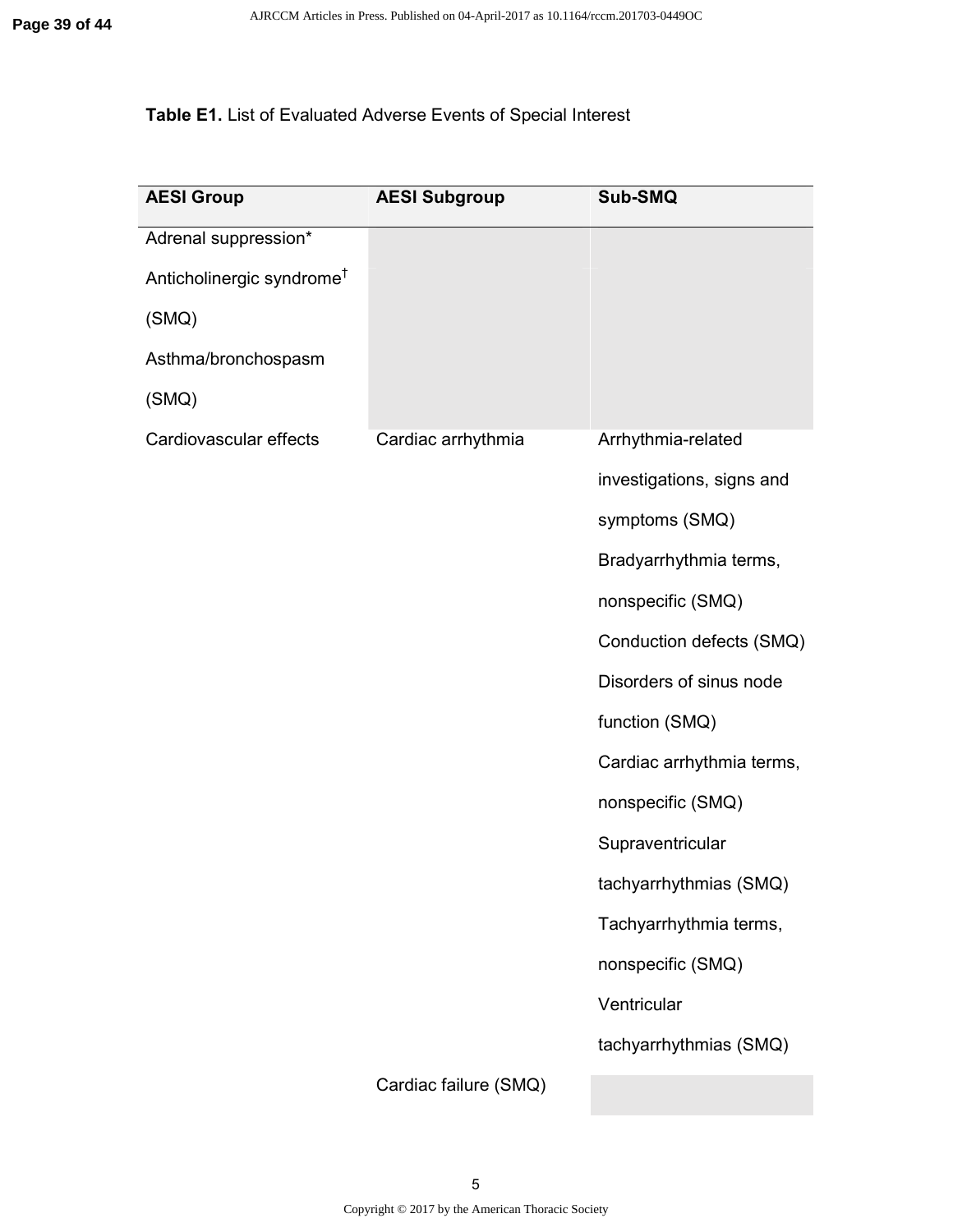|                                      | Ischemic heart disease |
|--------------------------------------|------------------------|
|                                      | (SMQ)                  |
|                                      | Hypertension (SMQ)     |
|                                      | Central nervous system |
|                                      | hemorrhages and        |
|                                      | cerebrovascular        |
|                                      | conditions (SMQ)       |
| Ocular effects <sup>†</sup>          | Glaucoma (SMQ)         |
|                                      | Lens disorder (SMQ)    |
| Decreased bone mineral               |                        |
| density and associated               |                        |
| fractures <sup>‡</sup>               |                        |
| Effects on potassium*                |                        |
| Gastrointestinal obstruction         |                        |
| (SMQ)                                |                        |
| Hyperglycemia/new onset              |                        |
| diabetes mellitus (SMQ)              |                        |
| Hypersensitivity*                    |                        |
| Local steroid effects*, <sup>†</sup> |                        |
| Pneumonia and LRTI                   | Pneumonia*             |
|                                      | <b>LRTI</b> excluding  |
|                                      | pneumonia*             |
| Tremor*                              |                        |
| Urinary retention*                   |                        |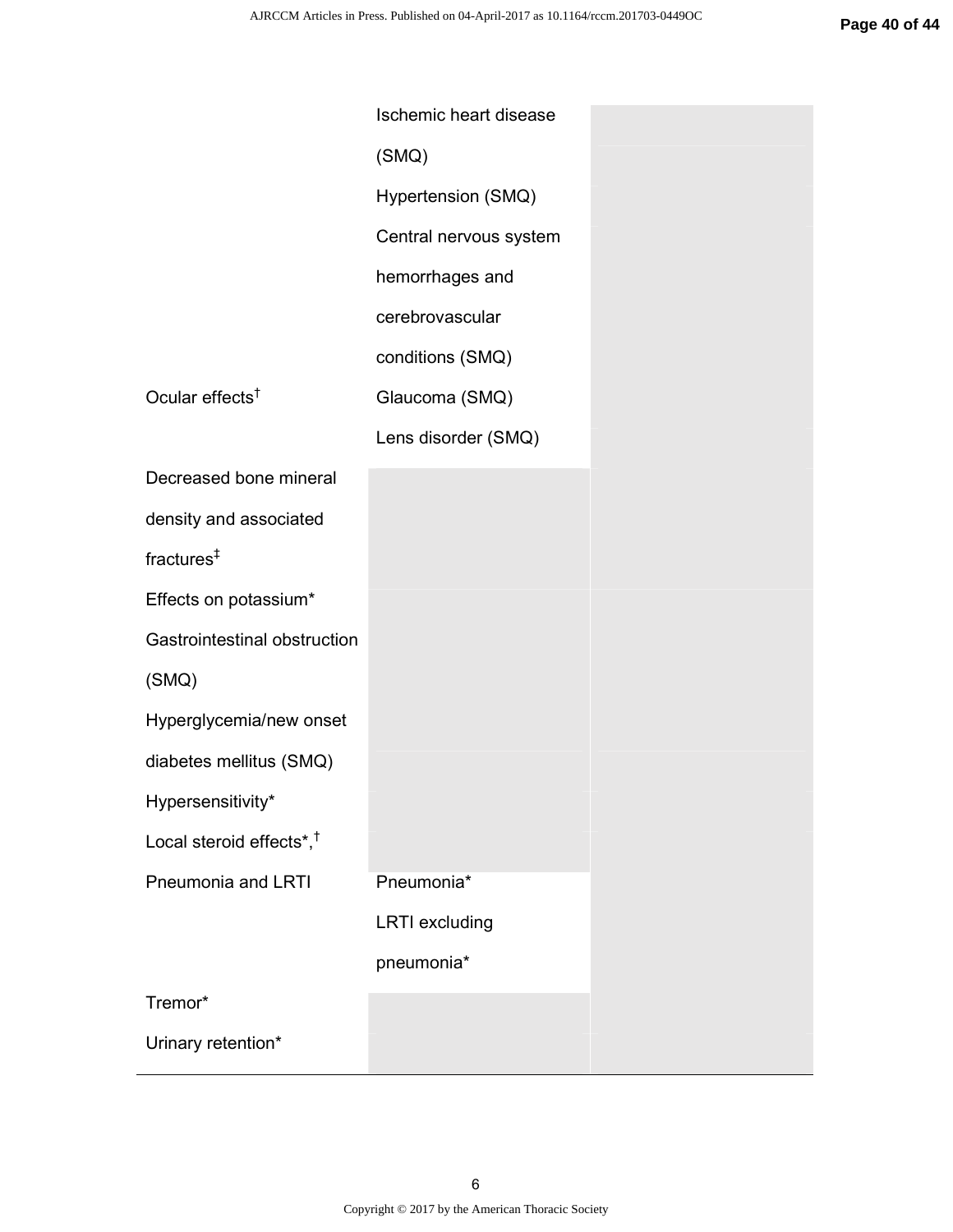*Definition of abbreviations:* AESI = adverse events of special interest; LRTI = lower respiratory tract infection; SMQ = Standardized Medical Dictionary for Regulatory Activities Query.

\*Selected Medical Dictionary for Regulatory Activities Preferred Terms.

<sup>†</sup> These terms are derived from the Standardized Medical Dictionary for Regulatory Activities (MedDRA). "Anticholinergic syndrome" is derived from the broad version of the Standardized MedDRA query (SMQ) called "Anticholinergic syndrome (SMQ)". This includes 50 preferred terms such as agitation, anhidrosis, ataxia, dry mouth, dry eye, and mydriasis. "Ocular effects" is derived from the broad version of "Glaucoma (SMQ)" (74 terms) and the "Lens disorders (SMQ)" (38 terms), including terms such as glaucoma, cataracts, eye pain, intraocular pressure increased, halo vision, vision blurred, and visual acuity reduced. "Local steroid effects" includes a list of 19 preferred terms such as oral candidiasis, mucocutaneous candidiasis, dry throat, and dysphonia.

‡Osteoporosis/osteopenia SMQ plus selected Medical Dictionary for Regulatory Activities Preferred Terms.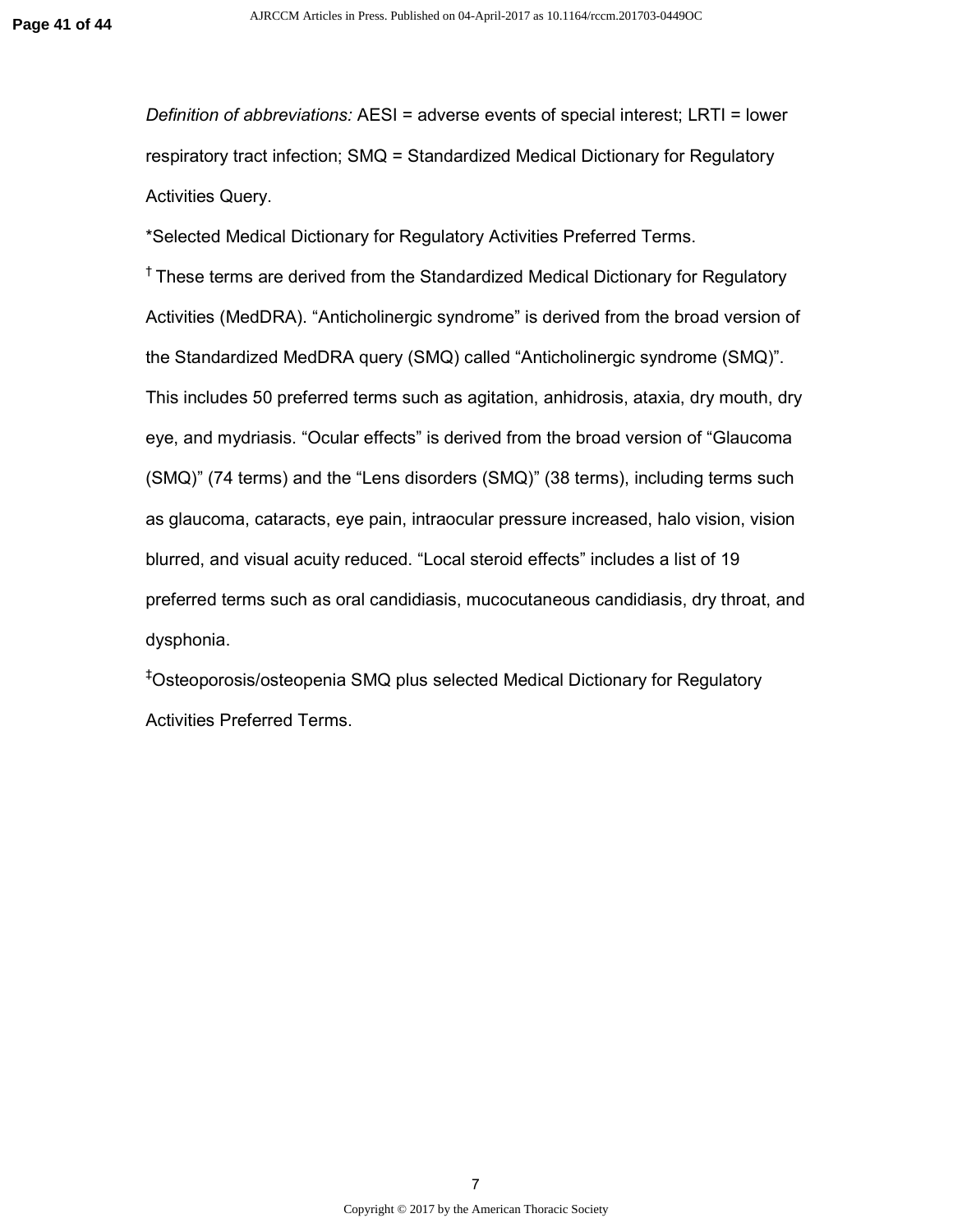## **Table E2.** COPD Medications Taken During Screening by ≥ 5 Patients in Either

## Treatment Group

|                                          | Patients, n (%)   |                               |                      |
|------------------------------------------|-------------------|-------------------------------|----------------------|
|                                          | <b>FF/UMEC/VI</b> | <b>BUD/FOR</b>                |                      |
| <b>Medication Combination*</b>           | 100/62.5/25 µg    | 400/12 µg                     | <b>Total</b>         |
| Full Medication Combination <sup>†</sup> | $(n = 911)$       | $(n = 899)$                   | $N = 1,810$          |
| ICS + LABA                               | 268 (29)          | 259 (29)                      | 527 (29)             |
| ICS + LABA                               | 252 (28)          | 241 (27)                      | 493 (27)             |
| ICS + LABA + short-acting                | 9 (< 1)           | $6($ < 1)                     | 15 (< 1)             |
| anticholinergic + short-acting $\beta_2$ |                   |                               |                      |
| agonist                                  |                   |                               |                      |
| ICS + LABA short-acting                  |                   | $3 (< 1)$ $5 (< 1)$ $8 (< 1)$ |                      |
| anticholinergic                          |                   |                               |                      |
| ICS + LABA + LAMA                        | 257 (28)          | 256 (28)                      | 513 (28)             |
| ICS + LABA + LAMA                        | 220 (24)          | 221 (25)                      | 441 (24)             |
| ICS + LABA + LAMA + short-acting         | 11 $(1)$          | $6($ < 1)                     | 17 (< 1)             |
| anticholinergic + short-acting $\beta_2$ |                   |                               |                      |
| agonist                                  |                   |                               |                      |
| ICS + LABA + LAMA + oxygen               | 5 (< 1)           |                               | $8 (< 1)$ 13 $(< 1)$ |
| ICS + LABA + LAMA + mucolytics           | 5 (< 1)           | $6($ < 1)                     | 11 ( $\leq 1$ )      |
| LABA + LAMA                              | 101(11)           | 84 (9)                        | 185 (10)             |
| LABA + LAMA                              | 89 (10)           | 77 (9)                        | 166(9)               |
| <b>LAMA</b>                              | 79 (9)            | 79 (9)                        | 158(9)               |
| <b>LAMA</b>                              | 64 $(7)$          | 70(8)                         | 134(7)               |
| LAMA + short-acting anticholinergic      | 8 (< 1)           | 5 (< 1)                       | $13 (= 1)$           |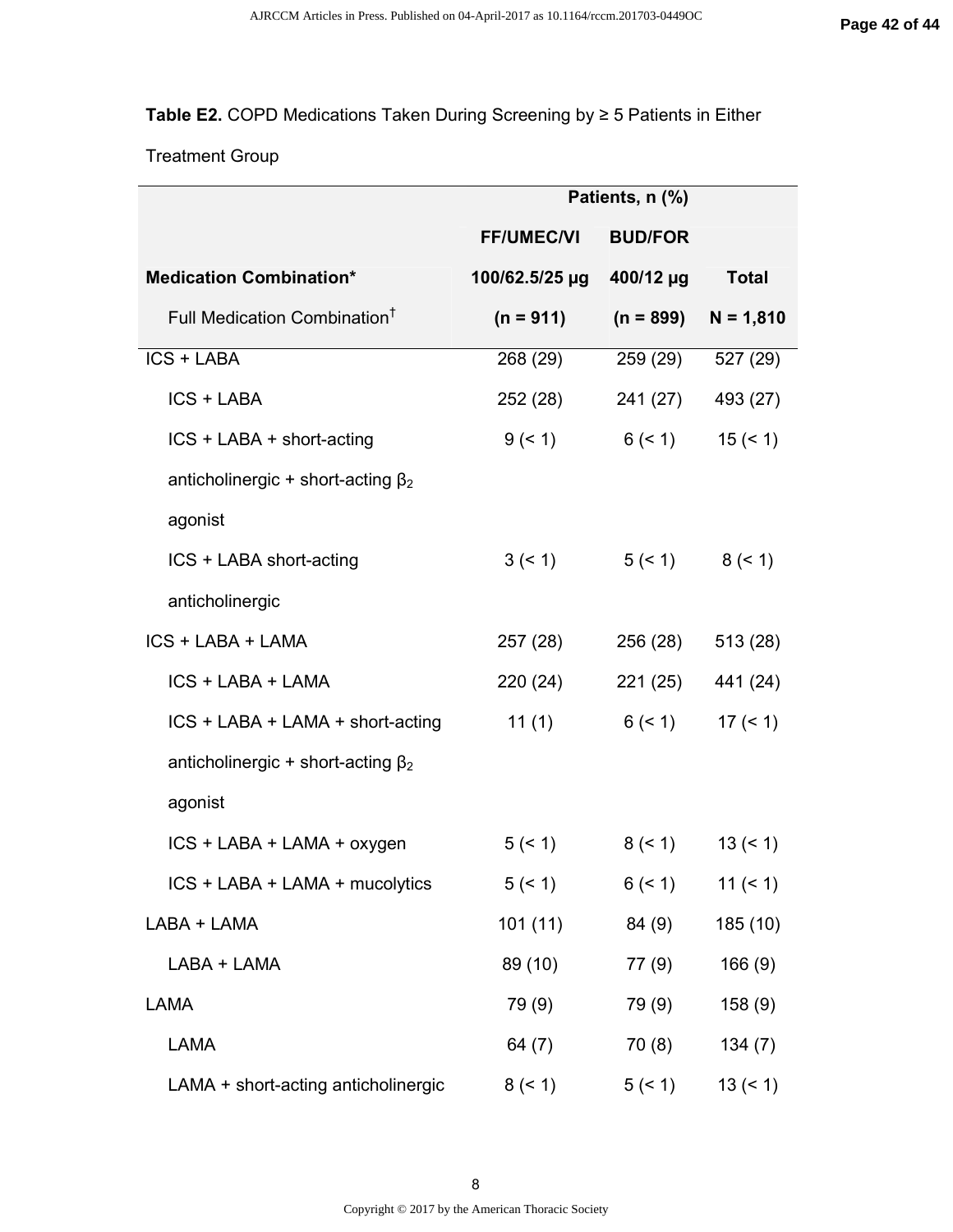| + short-acting $\beta_2$ agonist    |           |         |            |
|-------------------------------------|-----------|---------|------------|
| <b>LABA</b>                         | 37(4)     | 42(5)   | 79 (4)     |
| <b>LABA</b>                         | 27(3)     | 30(3)   | 57(3)      |
| LABA + short-acting anticholinergic | 6 (< 1)   | 6 (< 1) | $12 (= 1)$ |
| ICS + LABA + LAMA + xanthine        | 33(4)     | 44 (5)  | 77(4)      |
| ICS + LABA + LAMA + xanthine        | 18(2)     | 31(3)   | 49 (3)     |
| $ICS + LABA + xanthine$             | 19(2)     | 18(2)   | 37(2)      |
| ICS + LABA + xanthine               | 13(1)     | 16(2)   | 29(2)      |
| <b>ICS</b>                          | 15(2)     | 12(1)   | 27(1)      |
| <b>ICS</b>                          | 14(2)     | 11(1)   | 25(1)      |
| LABA + LAMA + xanthine              | 10(1)     | 12(1)   | 22(1)      |
| $LABA + LAMA + xanthine$            | $9($ < 1) | 7 (< 1) | $16 (= 1)$ |
| <b>ICS + LAMA</b>                   | 5 (< 1)   | 11(1)   | $16 (= 1)$ |
| <b>ICS + LAMA</b>                   | 3(51)     | 11(1)   | $14 (= 1)$ |
| $LAMA + xanthine$                   | 6 (< 1)   | 3 (< 1) | 9 (< 1)    |

*Definition of abbreviations:* BUD = budesonide; COPD = chronic obstructive pulmonary disease; FF = fluticasone furoate; FOR = formoterol; ICS = inhaled corticosteroid; LABA = long-acting  $β<sub>2</sub>$ -agonist; LAMA = long-acting muscarinic antagonist; UMEC = umeclidinium; VI = vilanterol.

\*COPD respiratory medication class (RMC) combination based on the individual RMC and any combination of the RMCs: ICS, LABA, LAMA, Xanthine, and PDE4 Inhibitors.

†COPD RMC combination based on all RMCs.